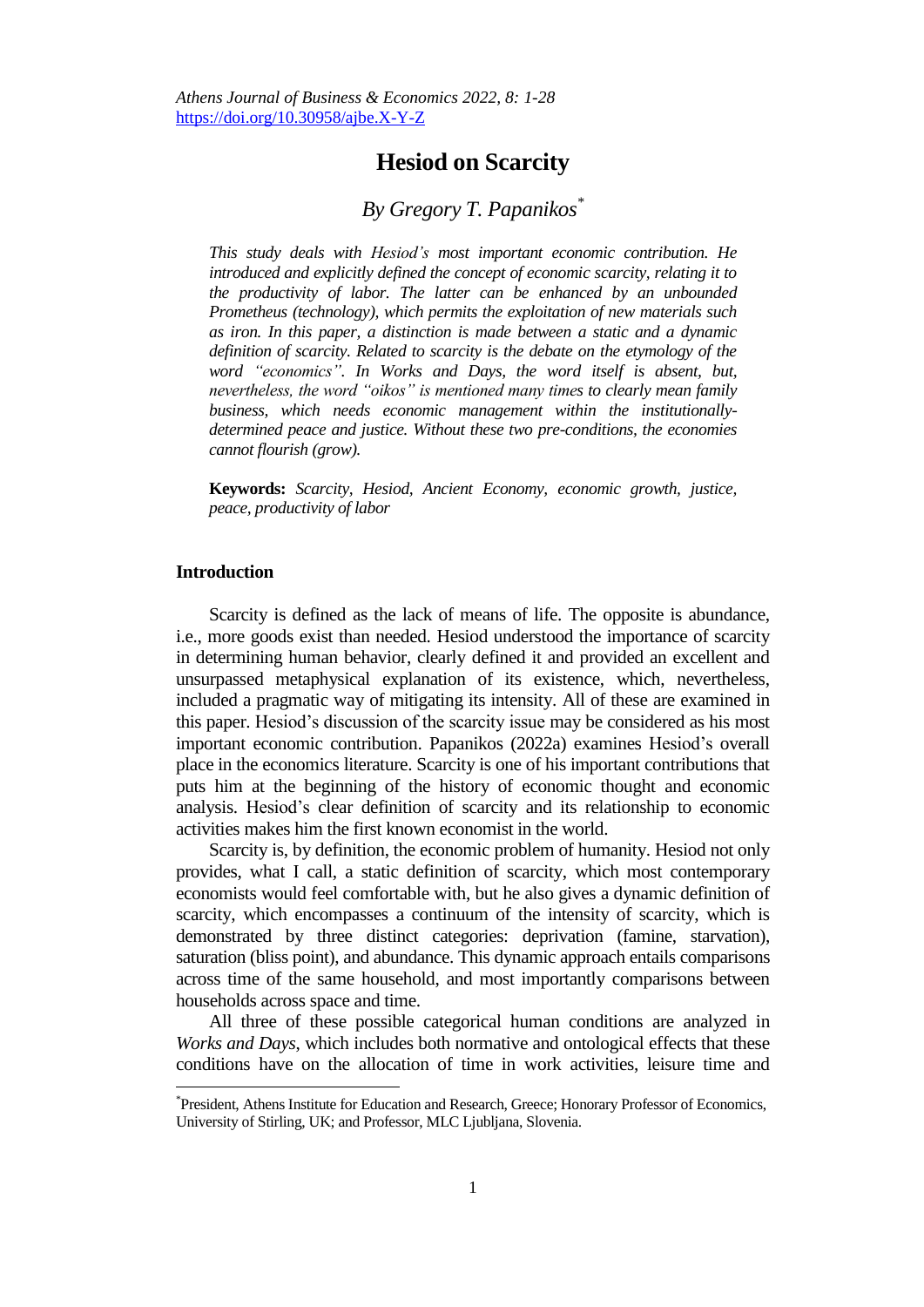$\overline{\phantom{a}}$ 

idleness (laziness). Papanikos (2022b) presents, in detail, Hesiod's book, *Works and Days*, arguing that it is the first known economics textbook. At the individual level, Hesiod states that the scarcity problem can be solved by four means. Firstly, by stealing other people's products, i.e., those who sleep during the day so they can "work" during the night. Secondly, extort other people's property and goods by bribing the kings-judges or by lying and borrowing money/goods, which are never returned back. Thirdly, by begging. Fourthly, by working honestly and hard to produce what is needed. According to Hesiod, the last is the best solution in the long-run to the scarcity problem.

Thus, the scarcity problem can be solved when individuals become saturated (the exact word used by Hesiod is  $\kappa$ ορεσσάμενος<sup>1</sup>), and even better when their accumulated wealth is abundant, i.e., their warehouse is full of material goods. Further accumulation of wealth, beyond saturation, might be the result of either the subjective utility of wealth and/or as a result of the demonstration effect when an individual compares himself with others, such as neighbors, relatives and people of the same profession. Hesiod also has a theory of unhappiness because of the diminishing marginal utility of income (consumption), which can turn negative after the bliss point is reached.

In addition to his pragmatic analysis of the scarcity problem at the level of the individual, Hesiod's metaphysical explanation (Prometheus' fable and Pandora's jar) of the existence of scarcity also suggests that, at the level of humanity, the intensity of scarcity can be mitigated by applying technology (fire) to produce more goods and services and to discover new materials  $(i\text{ron}^2)$ . Technology and new discoveries give hope. It is what is left inside Pandora's jar for the humanity to use in order to alleviate the intensity of the scarcity problem.

Hesiod has so far been vindicated. The history of the human race is the struggle against scarcity—ethical and unethical or legally and illegally. One can paraphrase Karl Marx and state that the history of all hitherto existing societies is the history of struggles against the intensity of scarcity. The class struggle is only one manifestation of these struggles and relates more to the distribution of the intensity of the scarcity rather than its overall mitigation. At the world level, the struggle against scarcity continues, especially as this is manifested by absolute poverty, malnutrition and the dire condition of the everyday living of billions of people. This is despite Prometheus being unbounded now. Unfortunately for billions of people, Prometheus has been unable to solve the deprivation manifestation of the intensity of the scarcity problem. Hunger, famine, starvation, child malnourishment and diseases still exist, or as Hesiod put it:<sup>3</sup>

<sup>&</sup>lt;sup>1</sup>The same word is used in modern Greek economic terminology to indicate "saturation", i.e., *κοπεζμόρ*.

<sup>&</sup>lt;sup>2</sup>Hesiod, in his economic history (Papanikos, 2022c), uses metals to identify the various historical phases of human development such as gold, silver, copper and iron. Hesiod lives in the iron race (age, epoch, period). However, even in this purely economic explanation of human development he adds something mythical-metaphysical, which is the race of heroes, i.e., those who fought in the battles of Troy and Thebes. My interpretation is that this insertion made his book more attractive to his listeners.

<sup>&</sup>lt;sup>3</sup>Unless specified otherwise, I provide the English translation of the original text. By doing so I chose from the many meanings that a word has, the one which makes sense to modern day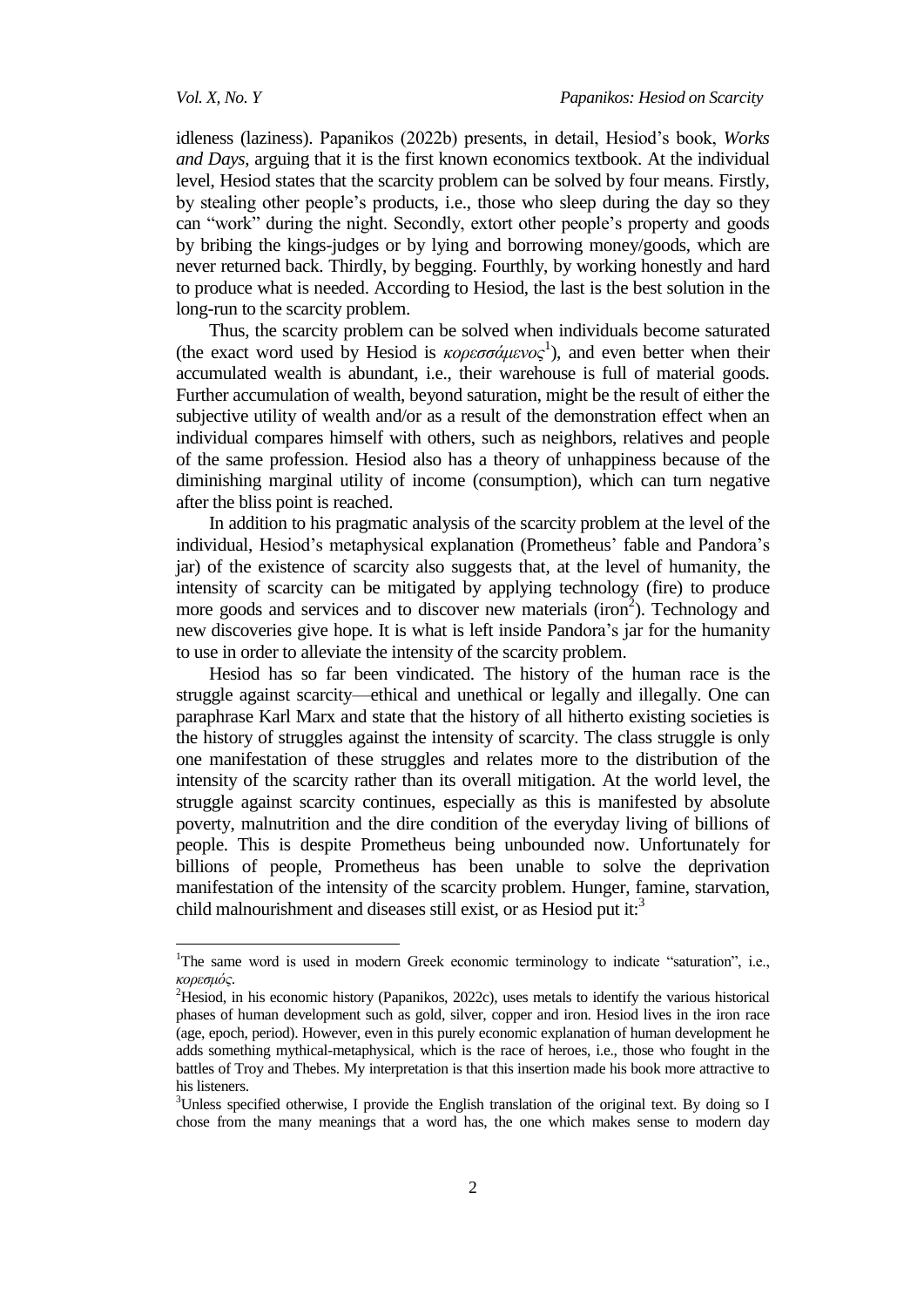but myriad other catastrophes for the people untold

άλλα δὲ μυρία λυγρὰ κατ' ἀνθρώπους ἀλάληται [100]

The moral of the story is that the war of the human race against Gods (searching for the truth and creating new knowledge) continues! After all, Prometheus was the first to challenge the Gods' power to hide the truth and look at them straight in the eyes (and minds) as equals. Since then, the human race is able to theorize and find out, through the acquisition of new knowledge, solutions to the myriad of human problems. Literally speaking, the word "theory" means, "I see God" and therefore I know what is known by God. Building theories, then, is like building ladders to reach Gods, i.e., to acquire new and useful knowledge.

Singer (1958) was the first to notice Hesiod's important and unique economic contribution to the scarcity issue. Gordon (1963) further developed Hesiod's exceptional scarcity idea by comparing Hesiod and Aristotle. As is the case with Homer, Aristotle has received much greater attention by contemporary economists even though, unlike Hesiod, he was not an economist. Gordon (1963) correctly pointed out that Hesiod was the first to define and analyze the scarcity issue as an economic problem. Aristotle did not. Unfortunately, Singer's and Gordon's papers have not motivated economists to change their views on the origins of the scarcity issue. Almost all economists consider Robbins (1932) as having invented the idea of scarcity. In this paper, Hesiod is considered as the genuine Prometheus while Robbins a pseudo-Prometheus. This predatory practice has happened many times in the history of scientific innovations.

In this paper, I argue that Hesiod's concept of scarcity is not only his most important contribution to economic analysis, but it is much better than Robbins's contribution, i.e., he explains more than Robbin's definition of scarcity. At least this is my reading. Hesiod clearly recognizes, as many economists do today, that people must "economize" because the means of life are scarce. Unlike contemporary economists who ignore the question, "why does scarcity exist?", $4$ Hesiod gives his own metaphysical explanation; not only of its existence, but also of its intensity. The myth of Prometheus is a heuristic way of saying that the scarcity problem may be mitigated by technology and new discoveries.

Scarcity is not the same for all people living in different times and places. Hesiod's metaphysical story can be used to interpret his concept of scarcity as a dynamic one which relates the long historical trend of the scarce means of life to productivity of labor (technology) and to the satisfaction of an ever-growing number of human needs, taking into consideration the declining marginal utility of consumption. Therefore, there exists a point of saturation (*κορεσσάμενος*), or as economists call it, a "bliss point". Hesiod had developed an explicit theory of

 $\overline{a}$ 

economists. Unfortunately for the economic interpretation of Hesiod's work, classicists and philologists translate the text having in mind other criteria.

 $4Robbins$  (1932, p. 15) does make a note that, "We have been turned out of Paradise. We have neither eternal life nor unlimited means of gratification". This of course cannot compare with the Hesiod's Prometheus fable and Pandora's jar and the non-metaphysical hope this entails for future human races to mitigate the intensiveness of the scarcity problem as explained below in this paper.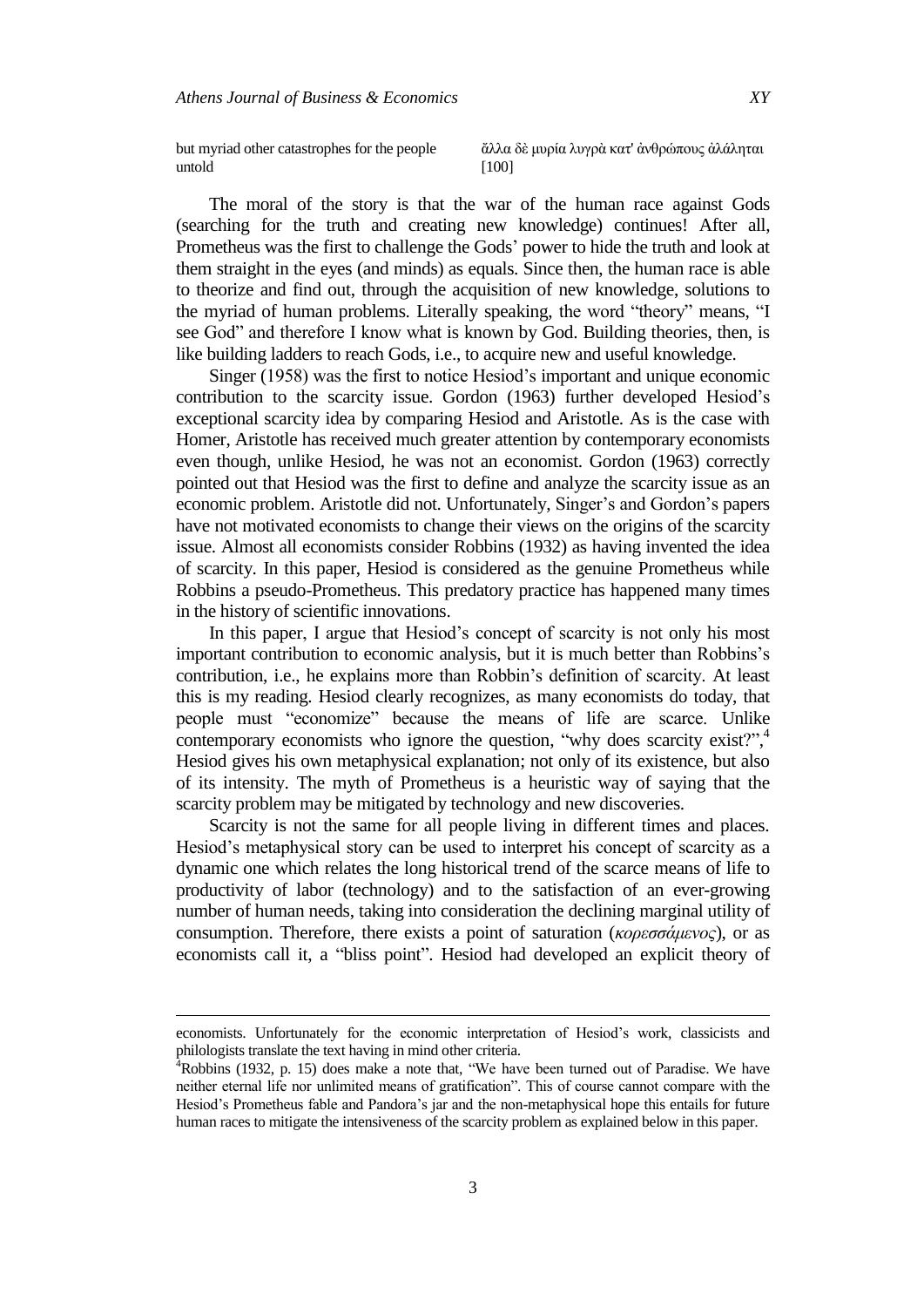diminishing marginal utility of income and wealth and applied it to the economic problem of scarcity.

Undoubtedly, the study of economics is the study of scarcity. Even the distributional aspects of economic analysis, which mainstream economists ignore, depend upon scarcity. On the other hand, the so-called radical economists failed to recognize that the greatest achievement of the contemporary economic system (or human race, to use Hesiod's term) has been its continuous ability to substantially mitigate the intensity of the scarcity problem. Hesiod wishes for such a world when he stated that he wanted to live in the future because better things can happen (along with bad of course). It seems that from the scarcity point of view, if Hesiod lived today, he would conclude that many good things have happened along with many bad; as is always the case, I may add.

Robbins (1932, p. 15), in an excellent paragraph, describes the role of scarcity in defining the subject matter of economics. I give here the full passage because it has many similarities to Hesiod's concept of scarcity:

Here, then, is the unity of subject of Economic Science, the forms assumed by human behaviour in disposing of scarce means. The examples we have discussed already harmonise perfectly with this conception. Both the services of cooks and the services of opera dancers are limited in relation to demand and can be put to alternative uses. The Theory of Wages in its entirety is covered by our present definition. So, too, is the Political Economy of War. The waging of war necessarily involves the withdrawal of scarce goods and services from other uses if it is to be satisfactorily achieved. It has therefore an economic aspect. The economist studies the disposal of scarce means. He is interested in the way different degrees of scarcity of different goods give rise to different ratios of valuation between them, and he is interested in the way in which changes in conditions of scarcity, whether coming from changes in ends or changes in means—from the demand side or the supply side—affect these ratios. Economics is the science which studies human behavior as a relationship between ends and scarce means which have alternative uses.

Economic textbooks cite the last sentence as the definition of economics. Economics is not what economists do, **but the analysis of what people are forced to do when they are compelled by the scarce means of living.** I have chosen the word "force" because in many cases people, out of desperation and caused by the scarcity of the means of life, do things which go beyond what a civilized society would consider ethically and legally acceptable. At the individual level, this takes the form of theft and crime and other unethical behaviors, but at the polity (social) level it takes the form of wars (plundering) and injustice. Hesiod analyzes them extensively, but rejects all these alternative ways of solving the scarcity problem. He bases his arguments on ethical and realistic (historical) grounds as I shall show below in this paper.

Robbins is wrong in the above quotation when he stated that the war reduces the scarce resources from other uses. This is a static and short-run analysis. It does not take into consideration the distributional effects of a war. A dynamic historical analysis will show that staging a successful war increases the scarce resources available to be used for non-war purposes by the winner. The present value of a successful war far exceeds the present value of costs, including the initial costs of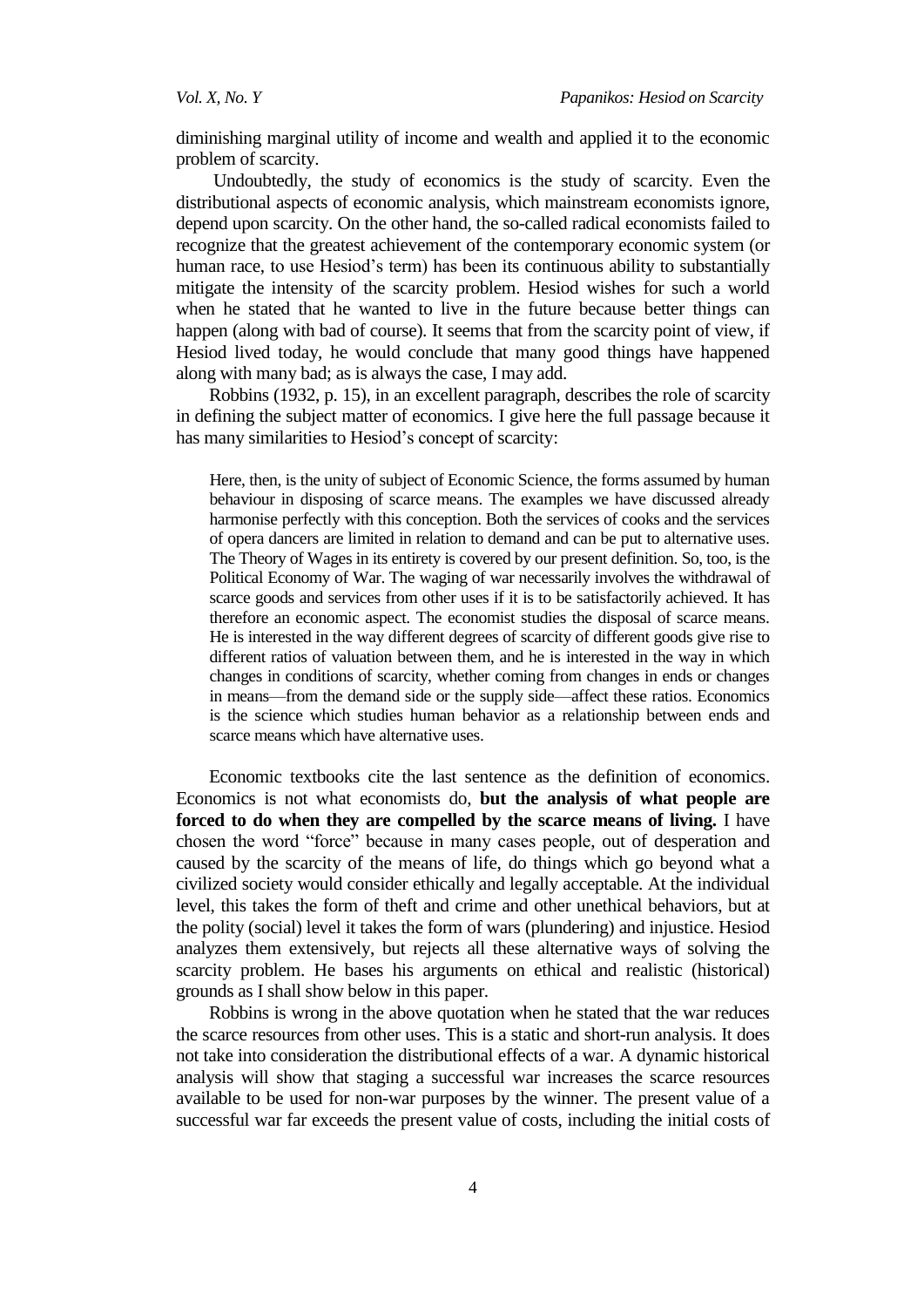l

preparing for a war. A war (the use or the threat of violence) is one of many methods to acquire scarce means of life and has nothing to do with its many other excuses in staging a war, such as the clash of civilizations or for the beauty of Helen in Homer's story of the Trojan War. If Troy was not where it is and the whole area was not providing the scarce means of living to the Greek city-states, I doubt very much if Greeks would have cared if Helen fell in love with someone from Troy and left her husband in mainland Greece.<sup>5</sup> In a nutshell, and contrary to Robbins' allegations in the above quote, after the successful war in Troy, the Greeks had much more means of life than before the war. Their war expedition had risks as all "investments" do. It is true that the Trojans lost not only their means of living but their lives as well. This is a distributional problem of scarce resources and economists like Robbins and many others like him ignore this fundamental economic solution to the scarcity problem. On the other hand, Hesiod did not ignore it.

My conclusion from reading history $<sup>6</sup>$  is that the entire ancient history of wars</sup> (almost two millenniums) for which we have written information from the Trojan War up to the collapse of the Roman Empire, a long-lasting war is always a continuous struggle to acquire scarce means of life; they are wars against scarcity. Classical Athens of the fifth century BCE is the best-known case along with many other examples. <sup>7</sup> At the cost of overstating it, one may argue that the history of scarcity is the history of wars to "steal" scarce resources, primarily food and natural resources from other countries and people. The scarce resources (money) that poured into Athens after the successful battles against the Persian Empire in the early fifth century BCE were unprecedented. It created an Athenian empire, which by the continuous use of wars, attempted: (a) to mitigate the intensity of the starvation problem of the very poor Athenians by securing the importation of cheap food (grains) from all over the known world at the time; (b) to satisfy the cravenness for wealth of many individual Athenian citizens; and (c) to show off their wealth by building such masterpieces as the monuments on the Acropolis Hill.<sup>8</sup> This is exactly what Hesiod had predicted a few centuries before in his *Works and Days* and so eloquently have been told by the two great historians of the world: Thucydides and Xenophon. Robbins lived in a period when people knew and studied the ancient Greek sources (classical studies). It seems that he did not read it, or if he had read it, he did not appreciate the important implications of

<sup>&</sup>lt;sup>5</sup>Gorgias (5<sup>th</sup>-4<sup>th</sup> Century BCE), in his masterpiece of *Encomium of Helen*, gives four reasons (God's will, use of force, love, and logos-soothing) why Helen was the innocent part of the Trojan War. Of course, Herodotus  $(5<sup>th</sup>$  Century BCE) also gives an excellent catalogue of the women who were allegedly the causes of wars (including Helen), but right away dismisses such an approach. Herodotus was writing history and not novels.

<sup>6</sup> In other works, I examined what history is as well as its other aspects, including how history can be used to assist in the implementation of economic policy; see Papanikos (2020a, 2006, 2005) and Papanikos and Pappas (2006).

<sup>&</sup>lt;sup>7</sup>The most famous one is of course the *Peloponnesian War*, which has so masterfully been narrated by Thucydides in his  $5<sup>th</sup>$  Century BCE book, including an excellent presentation of the pandemic which hit Athenians in the first year of the war; see Papanikos (2020b).

<sup>&</sup>lt;sup>8</sup>This includes the temple of Parthenon with an unmatched economic cost. The cost was close to 500 silver talents which was equivalent to half of the annual revenue of the Athenian state. In today's Greece, the cost would have been at least 20 billion euro.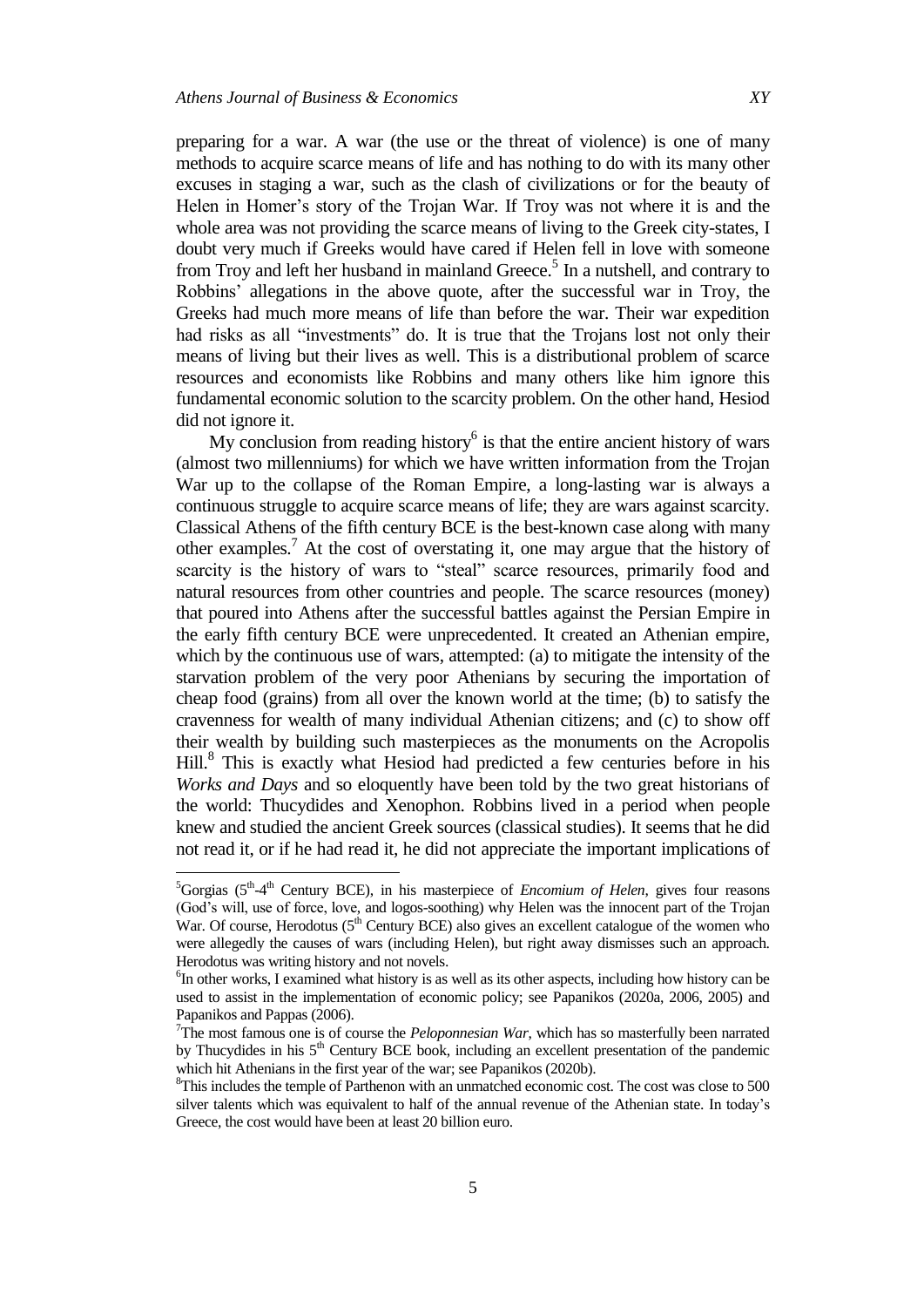Hesiod's economic contributions. It seems that many contemporary scientists have started to look again at ancient (economic) history for inspiration, and most importantly to avoid not only the "Thucydides Trap", but also to take into consideration the Ancient Greek proverb: a wise man does not make the same mistake twice (*το δις εξαμαρτείν ουκ ανδρός σοφού έστί*), which allegedly was said by Meandrous.

The notion of scarcity is tautological to the concept of the economy. Without scarcity, the study of economics is useless. Without scarcity there is no need to economize; *θειδώ* is one of the verbs Hesiod uses which can be translated as being frugal, or as the fourth century BCE Greek scholars would call it, "do economy" or economize. This term has survived to the Modern Greek language, and if someone is good at being frugal, it is called, *οικονόμορ*. This relates to the history of the adoption of the word "economics" by later writers. However, as Hesiod points out, the scarcity problem cannot be solved by frugality alone. The human race is "condemned" to work hard because of the threat of scarcity.

The above is an overview of Hesiod's contribution to scarcity and therefore to economic analysis. All the above issues are examined in this paper. The paper is organized into six sections, including this relatively long introduction. Section two discusses the static definition of scarcity, which appears in the contemporary economics textbook. Section three presents Hesiod's unparallel explanation of scarcity, which I call a dynamic definition of scarcity. Section four gives Hesiod's metaphysical explanation of why scarcity exists and how using technology can mitigate the intensity of scarcity. Section five discusses the issue of the concept of "economy", "economics" and "economize" in Hesiod's *Works and Days*. The final section concludes.

## **The Static Definition of Scarcity**

Economics is the study of human behavior when they are faced with the harsh reality of material scarcity. Robbins is credited with giving the best definition of economics. It is based on his meaning of scarcity as was shown in the introduction above. The received view of his analysis of the meaning of scarcity in his wellknown book, *An Essay on the Nature & Significance of Economic Science*, Robbins (1932, p. 15) stated that, "Scarcity of means to satisfy given ends is an almost ubiquitous condition of human behavior."

Just to note that the use of the word "almost" leaves room for exceptions because there are some human ends which cannot be satisfied by any allocation of scarce means alone. For example, one cannot buy God's love with scarce means (money), even though some religions have promised God's love if the worshipers donate (pay money) or even sacrifice their lives. Equivalently, you cannot buy someone's true love, including the love of your family members, using scarce resources alone or even by sacrificing your life. You may be able to "buy" their pity, but not their love. Also, you may buy people's pretense of loving you, and for many "consumers of love", this might be sufficient. Finally, and most important of all, one cannot always buy good health, and sooner or later the fate of any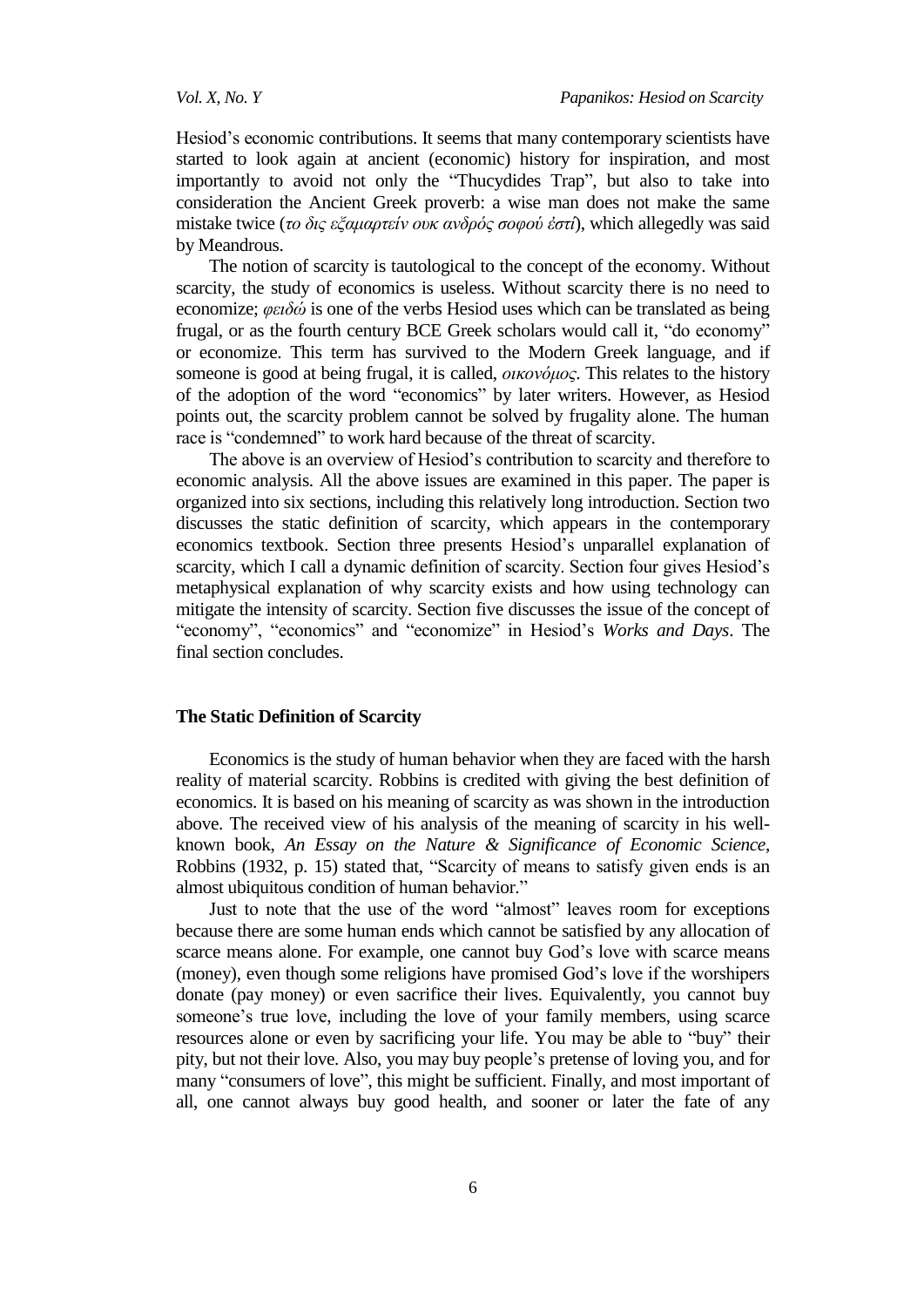individual, rich or poor, has been predetermined by their own birth. Humans are mortals and this is independent of their wealth. In 2017, the last human being born in the nineteenth-century died. Now it is the turn of the twentieth-century human race to start departing from earth! Hesiod emphasizes this throughout his work. This fatality of the human race underlies all his theory of economic history discussed in Papanikos (2022c). One may distinguish then, between material and non-material scarcity. It is only the material aspect of scarcity, which is the subject of economic analysis.

I call the above description of scarcity the static definition. The problem of scarcity becomes a mechanical dilemma which can be easily solved by linear programming. Every household can make its daily, monthly, annual and lifetime planning by allocating its past, current and future accumulation of scarce resources (income) to meet the infinite ends (consumption). Hesiod gives a full daily, monthly and annual calendar of all the activities necessary to create the means of life to satisfy human needs. This is the necessary, but a mechanical and a relatively easy solution to the scarcity problem. Nonetheless, I consider this static definition as a necessary starting point, but not sufficient to define the meaning of scarcity and therefore the totality of the subject matter of economics.

The static definition unnecessarily and unjustifiably restricts the rich field of economics because some economists have been infected by what I call a "monomaniac ideological framework". This disease has penetrated their "heart and soul" as Hesiod would have put it. There are many economists who suffer from "a phobia of distribution". They do not want to consider any economic analysis which touches upon the distribution of income and wealth, or what is similar, the interpersonal comparisons of utilities at the level of individuals, social classes and countries. Robbins went to great lengths in explaining why his definition of scarcity and the obvious fact of the diminishing marginal utility of income (wealth) should not be related to its distribution. Even though he relates scarcity to the law of declining marginal utility, Robbins, nevertheless, unsuccessfully attempted to refute the distributional implication of the law.

Hick's contribution in the 1930s called the ordinals "revolution", "liberated" economists from the need to analyze demand along the lines of declining marginal utility. My feeling is that he did not liberate them from their phobia of distribution. Robbins' publication of 1932 missed this "revolution". However, Hicks did not give a parsimonious answer to the same question, but restricted the domain of the question to be answered.<sup>9</sup> The difference is on the distribution of scarce means to satisfy the infinite ends. The Hicksean analysis of indifference curves cannot answer the following question: should economics examine whether society's welfare can increase if there is a way that income and wealth can be redistributed from rich to poor households without, however, reducing the total quantity of goods and services produced either today or in the future?<sup>10</sup> Is this an entirely

l

<sup>9</sup>Cooter and Rappoport (1984) provided an excellent overview of the difference between ordinalists and cardinalists.

<sup>&</sup>lt;sup>10</sup>Hicks is credited as having invented the compensation principle, i.e., those who lose have the potential to be compensated by those who gain and are still left better off. This is a perfect (happy) society where the scarcity problem is solved with perfect harmony. It is like the perfect competition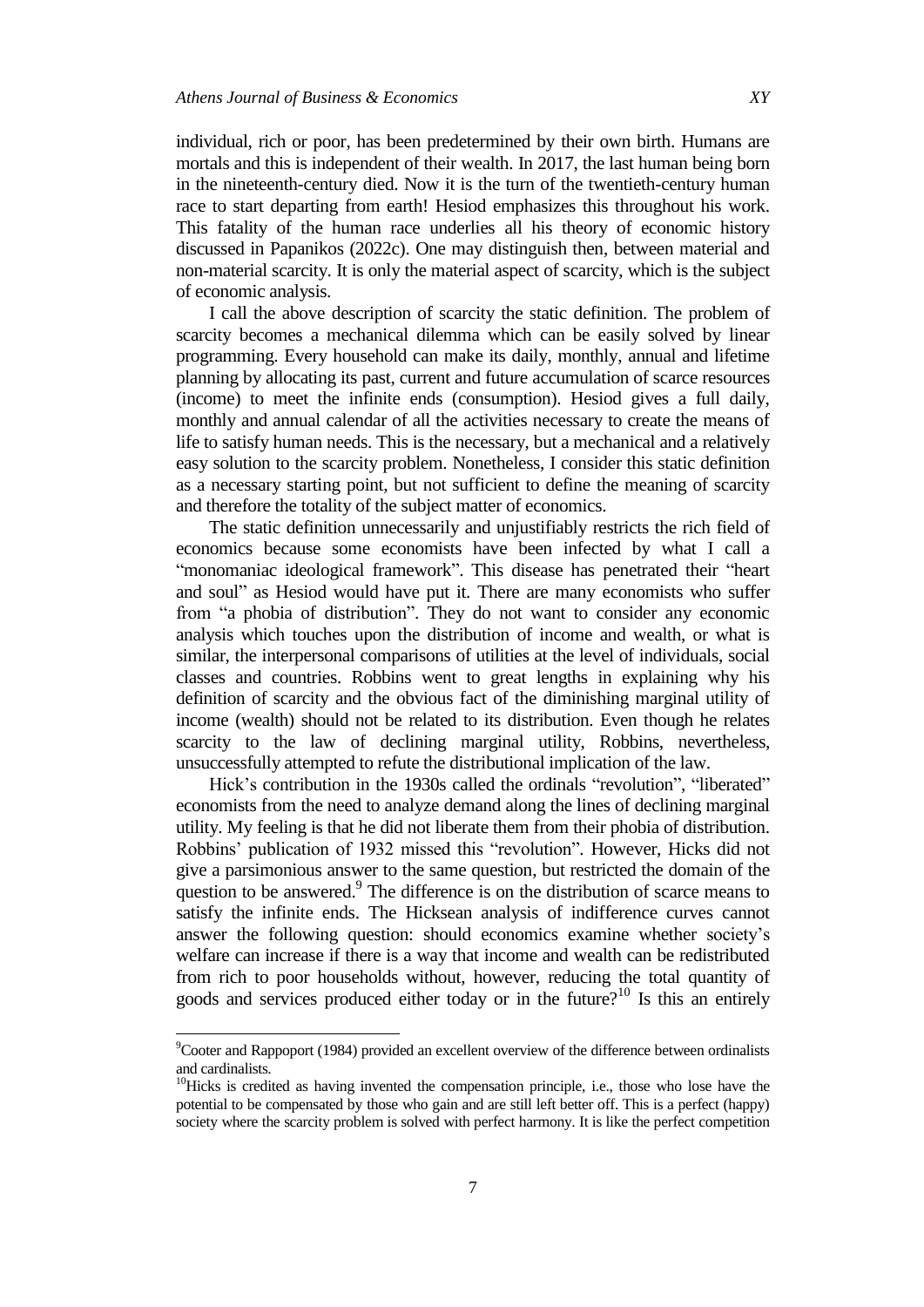different issue not to be examined by economists? Some economists have responded that the issue of diminishing marginal utility of income (wealth) should not only be used for welfare (distributional) analysis, but it should be used to analyze individual human behavior of nonlinearities between wealth and "happiness". In other words, we are living in a world that some individuals have accumulated so many scarce resources that one additional unit makes them unhappy. A social (public) intervention to prevent such a conspicuous "market failure" of consumption will make these people happier. Of course, such an unhappy individual may, on their own, act in order to get rid of this excess "fat". Philanthropic actions are a characteristic example. It is not an accident that the super-rich of this planet have established their own philanthropic associations to help solve the scarcity problem of the world. Of course, economists are absolutely correct when they point out that vanity is an element of the utility function and this is satisfied when such associations bear the name of their founders, usually along with their wives/husbands.

The relatively new field of the economics of happiness demonstrates that there is a point where more income (consumption) makes people unhappy. This literature links utility, income and happiness to the idea of the relative income hypothesis which according to Clark et al. (2008, p. 100), "... can be dated back to at least Thorstein Veblen (1899), and then James S. Duesenberry (1949)."

The authors smartly mentioned "at least" which allows me to argue that Hesiod was the first to point this out. As stated in the abstract of their paper, "Income may be evaluated relative to others (social comparison) or to oneself in the past (habituation)." This is exactly what Hesiod's analysis does.

Relative comparisons bring the issue to the surface that Robbins and others have tried very hard to avoid: the intensity of scarcity is not the same for all individuals. In other words, it is one thing to allocate scarce means to satisfy infinite ends, but it is another thing to explain why the intensity of scarcity differs between individuals across space (geographically) and time (historically). Hesiod tackled this issue and gave some very interesting answers. His conceptualization of scarcity can be considered as being part of a dynamic explanation, which is examined in the following section.

#### **The Dynamic Definition of Scarcity**

-

Hesiod offers what I call a dynamic definition of scarcity. According to Hesiod, scarcity is the difference between what people want (ends) and what people have (means). As already mentioned, this defines three mutually exclusive states of human condition: (a) abundance, (b) saturation, and (c) deprivation – famine. These three words appear many times in Hesiod's *Works and Days*.

I have already mentioned that Hesiod uses the word *κορεσσάμενος* to describe the state of material saturation. Another word is  $\alpha$ <sub>*άρκιος*, which is translated as</sub>

or the perfect (ideal) society of Plato. Their common characteristic of all these perfections is that they do not exist. Nevertheless, they have a tremendous value as yardsticks to be used to evaluate real world situations.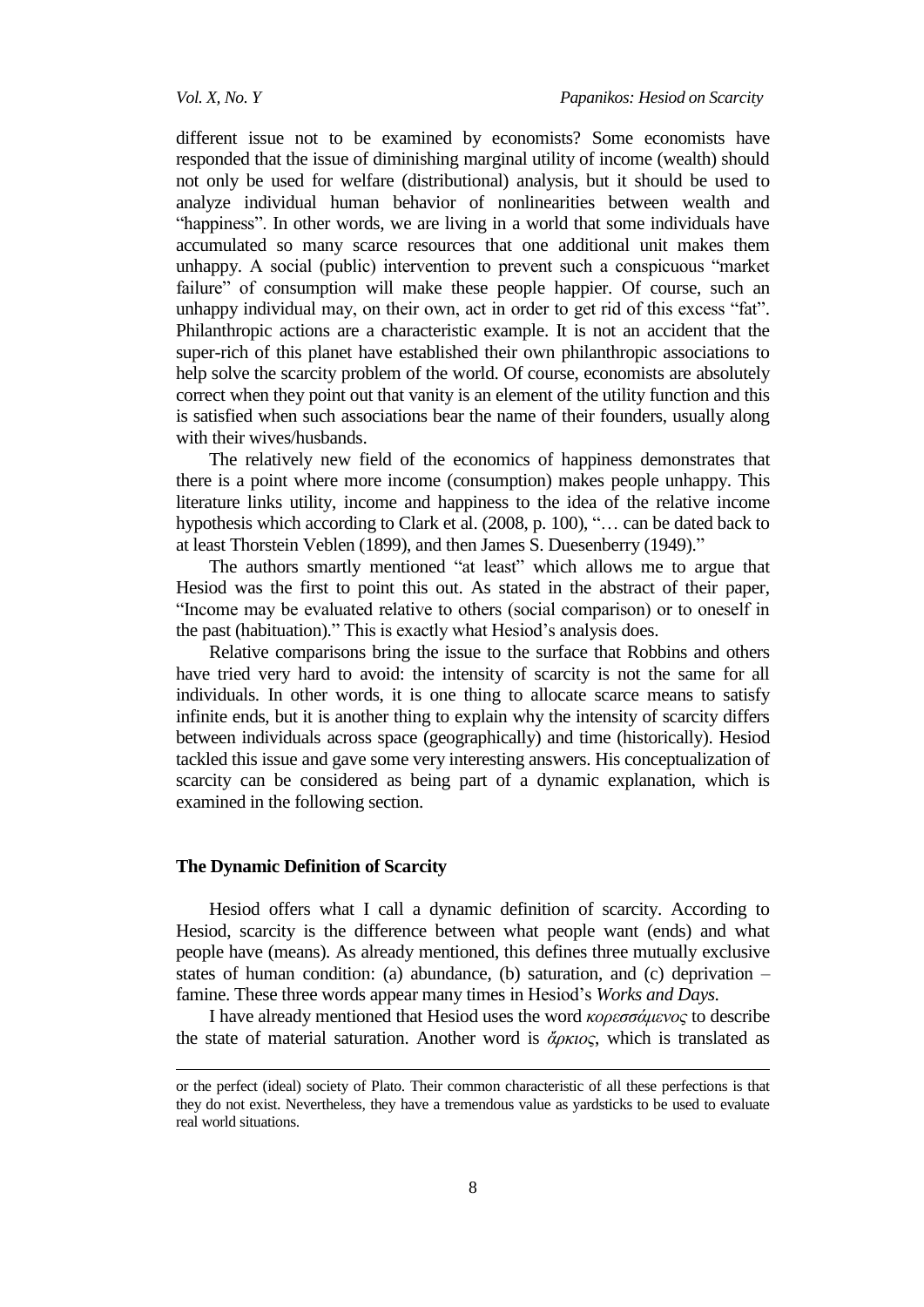sufficient or satisfactory. Hesiod uses this term to draw the demarcation line between work and leisure. Spend time on leisure once you have secured sufficient means of life would be the recommendation of Hesiod and not otherwise. The best word which describes the deprivation is  $λιμός$ , which is translated as "famine" in English; the same word is used in Modern Greek.

As for the word "abundance", there are many words which can identify a state of abundance. I have counted more than ten words in *Works and Days*. Some are mentioned many times in different parts of the text. At this state, people can derive pleasure from the simple accumulation of wealth, by giving to others or by entering into conspicuous consumption, of which Hesiod is not in favor; moderation and not demonstration is what he suggests. It should always be kept in mind that Hesiod, like Adam Smith, was on a mission: to make the world materially and ethically better.

These three human conditions can be objectively or subjectively defined. They differ from individual to individual. Abundance is defined when the ends are less than the means. In this case, people are wealthy (rich) with a lot of property and plenty of leisure time. Saturation is a state of human condition when the means of life suffice to satisfy all the ends (needs), including the need for leisure time. Deprivation is a state of affairs where individuals and their families starve and the means of life are not sufficient to cover their basic (biological) needs.

The extent of this difference between ends and means measures the intensity of scarcity, which is determined by a number of factors including:

- (a) the individual time devoted to work and not to leisure/laziness;
- (b)the previously accumulated wealth;
- (c)the stability secured by peace and justice; and
- (d) the uncertainty of life.

The latter Hesiod attributes to Gods because they are the ones who determine the "natural" phenomena, which affect the production and productivity of work, particularly in farming and seafaring. Thus, Hesiod does not blame only the individual as being responsible for his being destitute, but gives two other reasons attributing them to archons and Gods. Not hard work, but luck as well to be born in a good society without wars and injustices as well as Gods' blessings determines the intensity of scarcity. This issue relates very much to the recent discussion of political philosophy instigated primarily by the work of Sandel (2020), which considers that meritocracy is not so much the result of individual hard work, but the result of chance, which includes whether one was born into a rich or a poor family; in an advanced or less advanced politeia; raised during a war or peace period.

Hesiod suggests that the problem of scarcity must be solved only by hard and honest work with the spirit of fair competition between the various trades and artisans. Any current surplus should become accumulated property so that the future scarcity problem becomes less acute, i.e., the intensity of the scarcity is reduced by decreasing the ratio of ends to scarce means. Hesiod warns that cities cannot progress economically (do not produce more goods) and are in general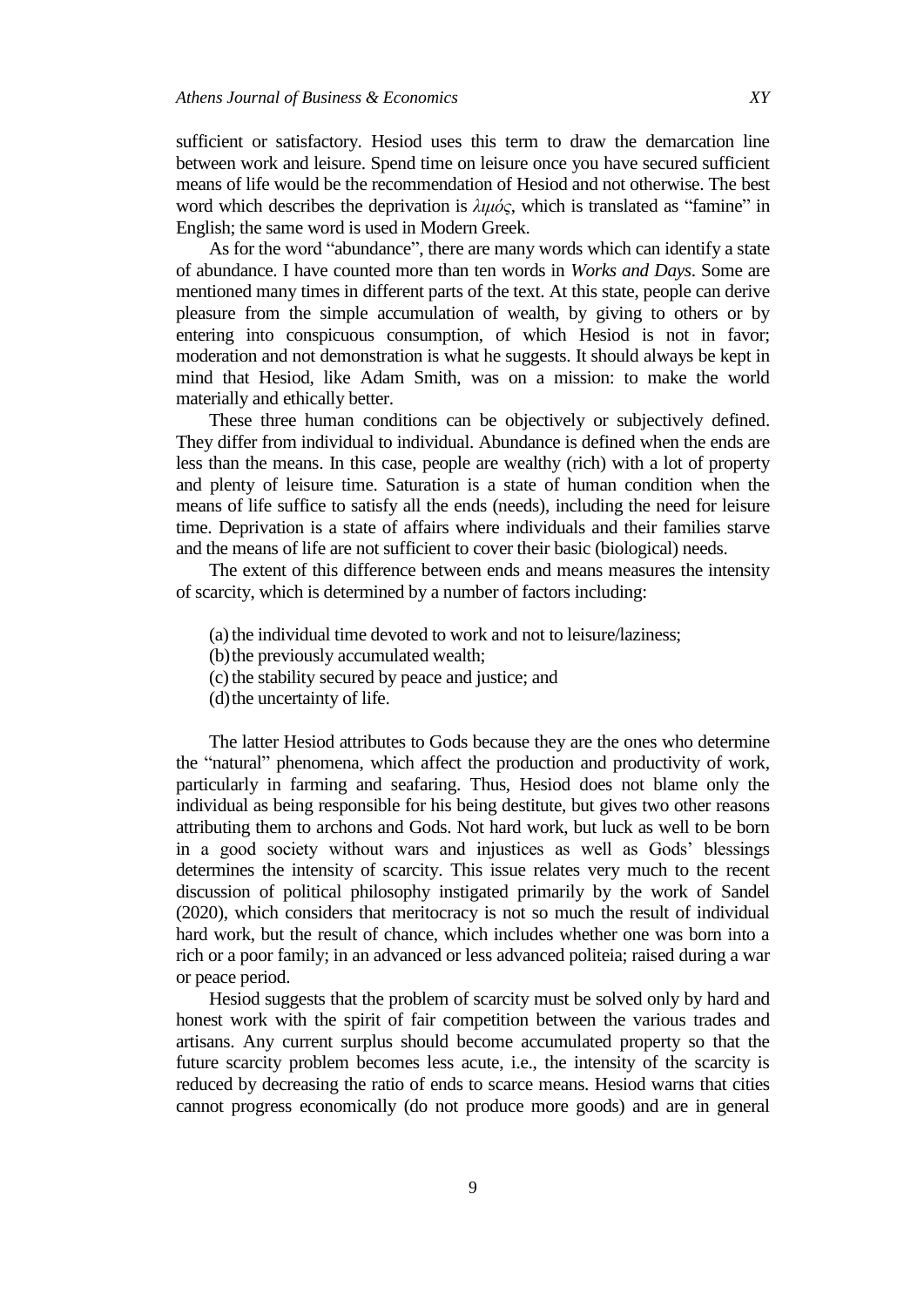non-sustainable in the very long term, if they attempt to solve their present scarcity problem by wars, plunder, theft and injustice. Sustainability is also included in the existence of the human race itself. The threat of extinguishing humanity is an integral part of Hesiod's theory of economic history either by Gods' will or by self-destruction because of wars. The idea that the human race has created the means of its own destruction is as evident in Hesiod's works as it is today with the atomic bomb and climate change.

As already mentioned above, there were many states and races which relied on wars to solve their scarcity problem. As predicted by Hesiod, they disappeared from the face of the earth. Of course, there are many other civilizations (human races) which were able to survive, but they had to adjust to a fairer distribution of the means of life. This is the case with all western powers. Now they must share some of their power with the rest of the world if they want to avoid what was aptly called the "Thucydides Trap".

Hesiod discusses all three mutually exclusive human conditions mentioned above as I shall show below. Unlike Robbins' received view on scarcity, the dynamic concept of scarcity--defined as the difference between ends and means- was used by Hesiod to show: (a) the hard objective condition individuals face when the available means of life do not suffice to cover their basic needs (avoid starvation); (b) the need to accumulate any current surplus to avoid future deprivation of the basic means of life which may result in famine in addition to additional satisfaction people derive by accumulating wealth, or as Hesiod so wonderfully put it: if your soul or heart craves for more wealth; and (c) the subjective feeling of deprivation people experience when their social reference group (neighbors, relatives, economic and social class etc.) has higher means and therefore is able to satisfy more ends.

Points (b) and (c) are the dynamic elements of Hesiod's definition of scarcity, which are lacking from Robbins' definition of scarcity. A part of this dynamic definition of scarcity has been vindicated by the development of the relative income hypothesis and the demonstrative effect of consumption; see Arrow and Dasgupta (2009). However, the most important element of Hesiod's dynamic definition of scarcity is its relation to production (work time) and productivity of labor. The latter is related to technology (use of fire) and new discoveries (iron). Both issues are examined in the following two sections of this paper.

### **Work, Production, Productivity, Leisure and Laziness**

Hesiod's concept of scarcity is related to the uncertainty (Gods' will) of life, but primarily to time allocated to work. It is work that increases production and adds to the accumulation of private wealth. In today's economic jargon, Hesiod suggests that people should maximize their income (wealth) from working hard, subject to the uncertainties of life. Hesiod is very clear on the allocation of individual time between work, leisure and laziness.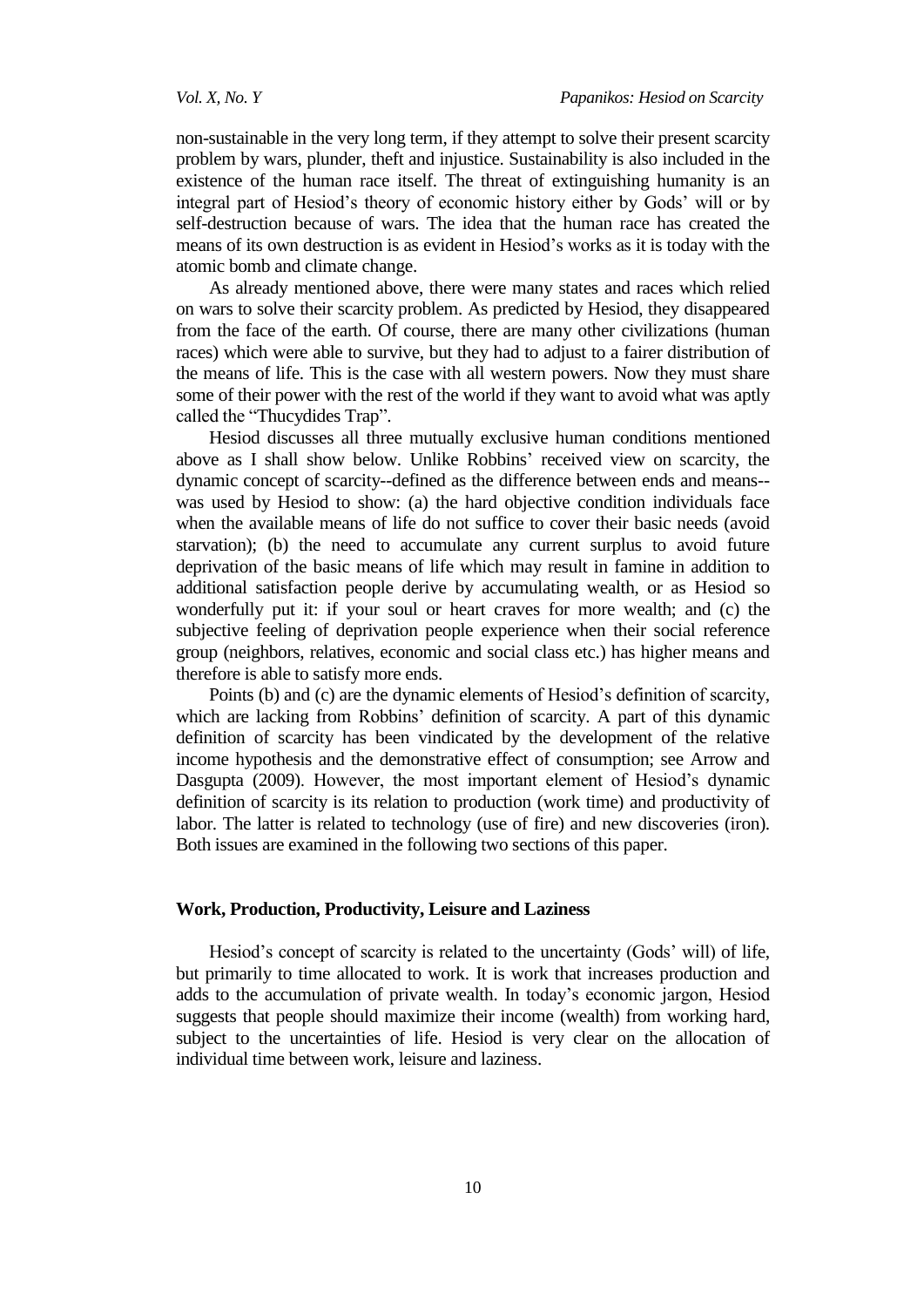### *Scarcity and the Productivity of Labor*

l

As I have mentioned above, the description of the three human conditions of severe scarcity (famine), saturation and abundance are everywhere in Hesiod's *Works and Days*, but the best excerpt which clearly defines scarcity is the one that related it to the productivity of labor. Hesiod defined scarcity (actually, the lack of scarcity) as follows:

| Because easily by working one day | ρηιδίως γάρ κεν και έπ' ήματι έργάσσαιο, |
|-----------------------------------|------------------------------------------|
| have for a year and idle be       | ώστε σε κείς ένιαυτόν έχειν και άεργόν   |
|                                   | έόντα [43-44]                            |

Scarcity exists because the productivity of labor is not sufficient to produce what people need. In the above example, Hesiod's extremely high productivity of labor required only one day's work to satisfy all annual needs. This is the essence of scarcity according to Hesiod, i.e., the relatively low productivity of work. Robbins correctly points out that scarcity is a relative concept, but Hesiod shows why this is the case by integrating it into his definition of scarcity. At the limit, scarcity will stop to exist or will become less acute<sup>11</sup> when the productivity of labor will tend to infinity, i.e., people will not need to work, and they will be idle, or as Hesiod put it in the above passage, *καὶ ἀεπγὸν ἐόνηα*. The word *ἀεπγὸν* means that there is no need to work to produce anything because everything will come almost for free like Hesiod's Golden Age as is further explained in Papanikos (2022c).

In the above excerpt, Hesiod does not blame only the individual for the existence of scarcity, but the low productivity. The low productivity is the result of the lack of technology as Hesiod explained in his metaphysical interpretation of the existence of scarcity, which is discussed in the next section of this paper. There existed an initial stage of human development in which people did not work because earth provided all they needed for free. This metaphysical explanation of the existence of scarcity leaves the door open for an optimistic outlook of the dynamic historical evolution of the intensity of the scarcity problem. Hesiod was optimistic about the future despite the hardships of his contemporary iron race. He writes:

| Now the iron race exists; never a day       | νῦν γὰρ δὴ γένος ἐστὶ σιδήρεον• οὐδέ ποτ' ἦμαρ                 |
|---------------------------------------------|----------------------------------------------------------------|
| without work-tiredness and pain, not a non- | παύονται καμάτου και οιζύος, ουδέ τι νύκτωρ                    |
| tormented night;                            | φθειρόμενοι.                                                   |
| hard Gods give concerns;                    | χαλεπὰς δὲ θεοὶ δώσουσι μερίμνας·                              |
| but, however, mixed are the goods with bad. | άλλ' έμπης και τοΐσι μεμείξεται έσθλα κακοΐσιν.<br>$[176-179]$ |

 $11$ I do not know any economist who will not consider starvation (famine) as an acute manifestation of the scarcity problem. They disagree on the proposed solutions. Some argue that it is a matter of the world distribution of food because the total production of food is sufficient to feed more than the entire world population and avoid episodes of famine and malnutrition. Some other economists argue that such distribution will result in less food for the future and therefore the famine problem cannot be solved by distribution alone. The best long-term solution is to increase production in the areas of the world which suffer from the acute manifestation of the scarcity problem by increasing the productivity of labor. I think on the latter solution, no economist would disagree.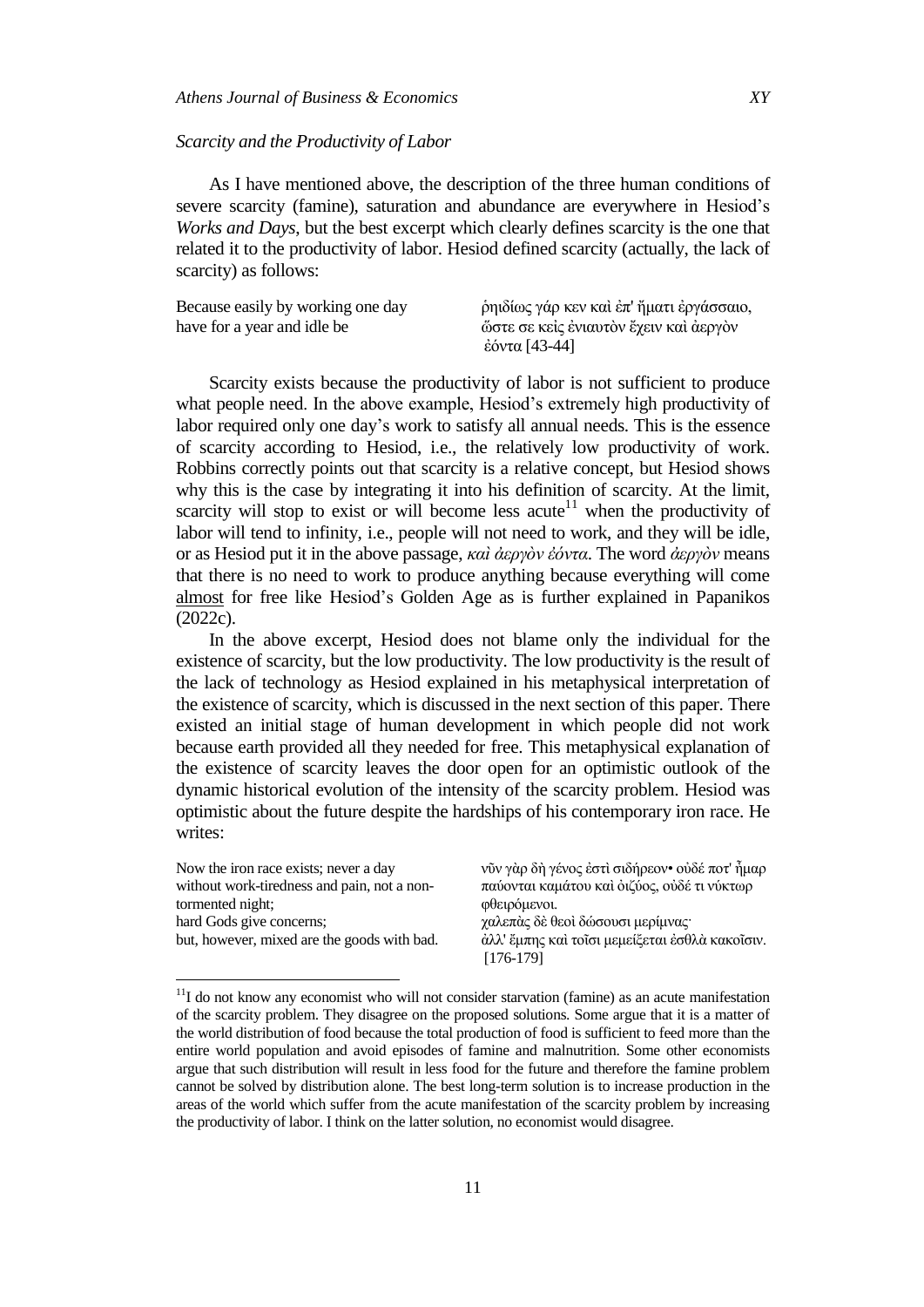The word *καμάτου* has survived into Modern Greek and means "tired from work", which is another indication of how scarcity can be overcome, i.e., with hard work and pain. In Modern Greek, the two Hesiodic words of  $\tilde{\eta} \mu \alpha \rho$  and *καμάτου* have survived as one word: *μεροκάματο*, which means "the daily wage rate". Hesiod believed that he lives in the iron age, mixed with good and bad. However, it is up to human beings to exploit the goods and avoid the bad. His optimism is expressed in the two preceding lines of the above passage when Hesiod wished that he was born after the iron age because it will be better than the current state of human economic affairs.

Hesiod developed another interesting theory about the productivity of labor. People should start their work as early as possible, at dawn, because it is during the dawn that one can do most of a day's work. Hesiod put it much better as follows:

Because the dawn's work provides one third of the day The dawn moves you on the road, and moves you on the work

ήὼς γὰρ ἔργοιο τρίτην ἀπομείρεται αἶσαν, ήώς τοι προφέρει μεν όδοῦ, προφέρει δε καί ἔργου [578-579]

The words used by Hesiod reveal the economic depth of his thought. The word *άπομείρεται*, translated here as "provide", also means to distribute the production of what is destined  $(a\tilde{a}\sigma a v)$  to be produced in one day. This way, nature and metaphysics intermingle again. What one can produce in one day because of the uncertainly of life, especially in agriculture and seafaring, is a destiny determined by Gods, but taken this as given, human beings can get a bigger share of what is destined to them only if they start working early in the morning. This is a testable hypothesis whether the productivity of labor is higher early in the morning (at dawn) relative to the rest of the day. Actually, Hesiod's theory of the daily productivity of labor makes it one-third which is an empirical testable hypothesis; one of many that exist in his book of *Works and Days*. One may wonder how Hesiod came up with this number, one of the few which are cited in his book. Of course, his own experience provided the evidence for such claims.

### *Attitudes towards Work, Leisure and Laziness*

Gods play only a partial role in what a man can produce on a daily, monthly and annual basis. The rest is determined by an individual's attitude towards work, leisure and laziness. Hesiod develops a theory which relates scarcity to an individual's own choices in allocating the scarce time among the three alternatives: work, leisure and laziness. He distinguishes the non-work time between laziness and enjoyment (leisure). He was against laziness, especially if people are faced with the severe manifestation of the scarcity problem as is demonstrated by starvation and famine. In this case, only hard and long work can solve the scarcity problem and avoid famine.

The important dynamic element of scarcity is the relation between works and ends. The higher the ratio of works to ends, the higher the manifestation of scarcity. And here comes the most important relation between the two variables: if leisure time is an end in itself, as Hesiod thought it was, then this ratio becomes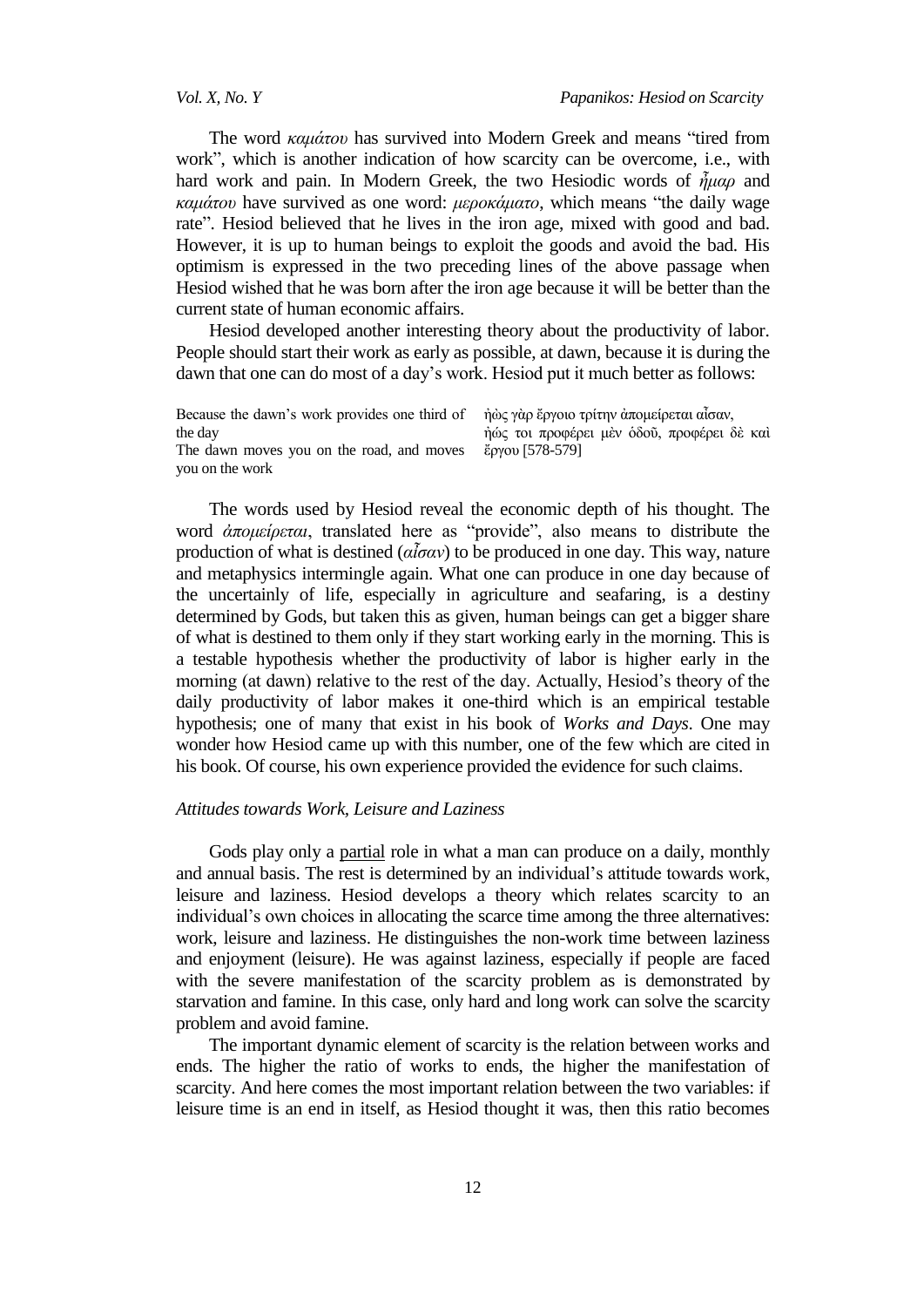complex (non-linear) because more work may not increase the satisfaction of ends, but reduce it, once a certain level of satisfaction (bliss point) is reached which includes the satisfaction derived from consuming leisure time. Contemporary economic analysis has made this an important determinant of an individual's codecisions between work-time and leisure-time. Hesiod understood this relation very well and there are many passages in his book that illustrated this negative relation between work-time (means) and leisure-time (ends). Early on in his book, Hesiod stated that the intensity of scarcity determines the time left for leisure/ idleness activities:

| little time to waste in running around in the                                       | ώρη γάρ τ' ὀλίγη πέλεται νεικέων τ' |
|-------------------------------------------------------------------------------------|-------------------------------------|
| downtown (agora) has                                                                | άγορέων τε                          |
| he who has not stored in his house abundant δτυνιμή βίος ένδον επηετανός κατάκειται |                                     |
| means of life                                                                       | $[30-31]$                           |

People must first bring to their house abundant (*ἐπηετανὸς*<sup>12</sup>) means of life (food, clothes, etc.) before they start wandering around in the downtown of the city, i.e., in the agora. They must reach a point of saturation, *κορεσσάμενος*, with the means of life before they engage in other activities. However, reaching the stage of saturation requires a lot of hard work. Hesiod was very straightforward that with the current natural conditions, human beings must work as hard as they can in order to avoid famine (λιμὸς), reach saturation (*κορεσσάμενος*) and enjoy abundance (*ἐσθλοῖσιν πολέεσσιν*<sup>13</sup>):

| But you always remember my order,                   | άλλὰ σύ γ' ήμετέρης μεμνημένος αίὲν       |
|-----------------------------------------------------|-------------------------------------------|
| work, Perses of divine race, so that famine becomes | έφετμῆς                                   |
| your enemy, befriended by the wreathed venerable    | έργάζευ, Πέρση, δίον γένος, όφρα σε λιμός |
| Dimitra                                             | έχθαίρη, φιλέη δέ σ' έυστέφανος Δημήτηρ   |
| so that your storage is full of the means of life   | αίδοίη, βιότου δε τεην πιμπλησι καλιήν    |
|                                                     | $[298-301]$                               |

Hesiod here clearly suggests that given nature, work and only work is the way to achieve abundance, or in his own words: if the warehouse (*καλιήν*) is not totally filled up (*πιμπλῇζι*) with the means of life (*βιόηος*).

In this paragraph, it becomes obvious that Hesiod made a link between the metaphysical conditioning of scarcity and the human being's role in mitigating the scarcity problem by working. However, even this distinction between the destiny determined by Gods and the pragmatic recommendation to work hard is interdependent because the Goddess of Agricultural Production (food), Dimitra, loves people who work. This is not novel to only Hesiod's work. In one of the Aesop's fables, there is a sailor who, after a shipwreck, called upon the Goddess of Athena to save him without himself having to do anything (move his hands and swim). The Goddess told him, "I am with you, but move your hands" (συν Άθηνᾶ

 $\overline{\phantom{a}}$ 

 $12$ As mentioned above, this is one of the many words Hesiod used to mean abundance. It can also be translated as "rich" and "sufficient".

<sup>&</sup>lt;sup>13</sup>Another expression meaning abundance. *ἐσθλοῖσιν* means rich and πολέεσσιν means very much.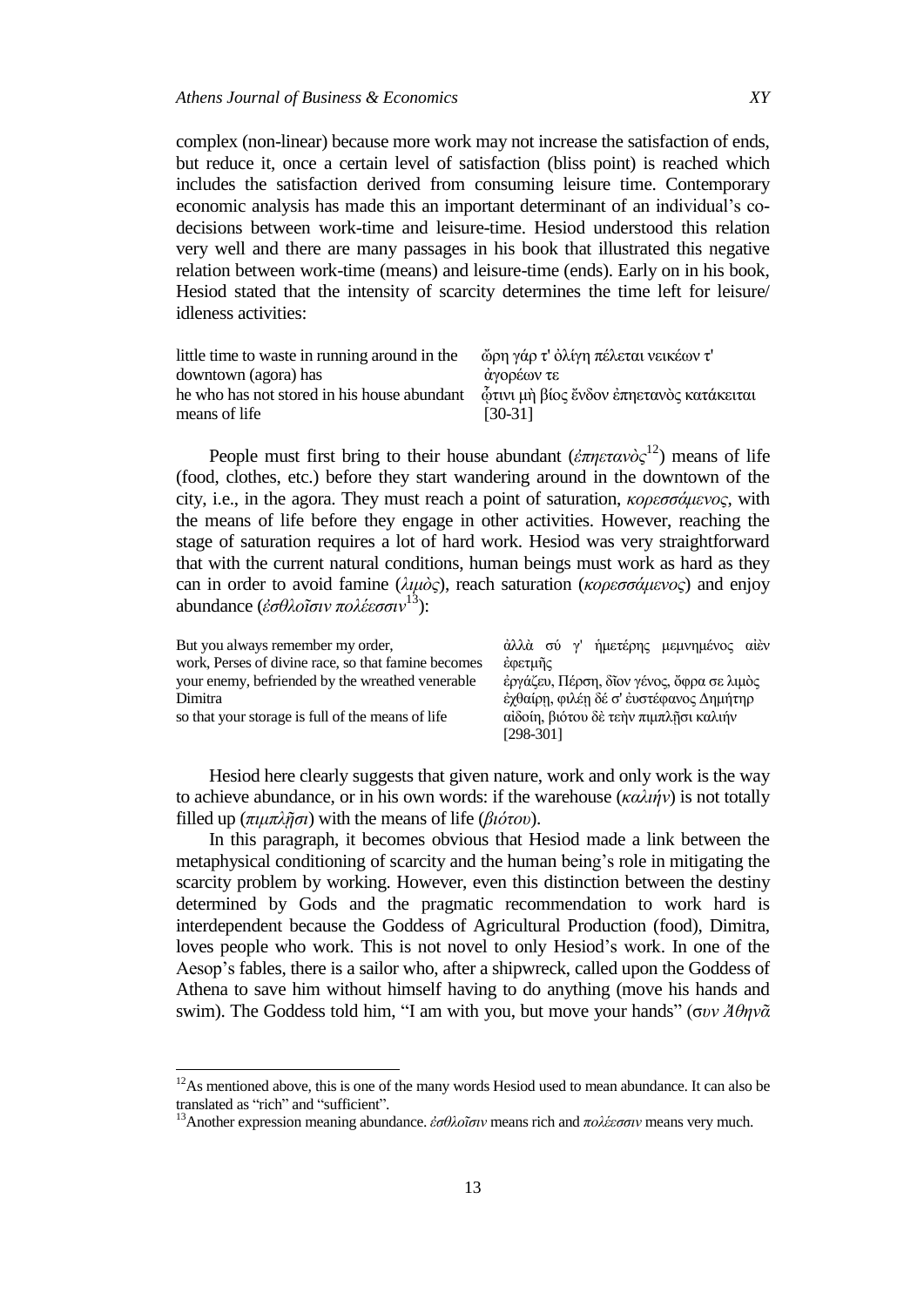*και χεῖρα κίνει*). Some attribute this to Homer and others to Euripides. Hesiod made an economic theory out of this.

Thus, metaphysics go hand in hand with the reality of everyday life. If you work (move your hands and the other parts of your body), Gods will help you to produce more. Thus, work is to be praised and idleness to be condemned:

| Work is nothing to be ashamed of, idleness is | έργον δ' ούδεν όνειδος, άεργίη δέ τ' όνειδος |
|-----------------------------------------------|----------------------------------------------|
|                                               | [311]                                        |

I translate the word *ἔπγον* as work, but I think a better interpretation of the meaning of the word would have been "production" or "work-production". People's first priority is to avoid famine. There are many references in Hesiod's *Works and Days* about famine:

Think how you can find solutions to your needs and avoid famine φράζεσθαι χρειῶν τε λύσιν λιμοῦ τ' άλεωρήν [401]

Hesiod suggested in such cases of desperation that hope is not sufficient to solve the acute scarcity problem:

Hope is not sufficient to feed a deprived man who seats in the clubs, when his means of life ήμενον ἐν λέσχη, τῷ βίος ἄρκιος εἴη [500-501] are not sufficient. έλπις δ' ούκ άγαθή κεχρημένον άνδρα κομίζει,

In these cases, people must work and not waste their time in  $\text{clubs}^{14}$  because laziness forces people to beg for their food:

Lest after you become poor in other people's houses beg and get nothing

l

μή πως τα μέταζε χατίζων πτώσσης άλλοτρίους οἴκους καὶ μηδεν ἀνύσσης [394-395]

People must avoid laziness and napping if their means of life are not sufficient:

| Avoid seating in shaded areas and napping      | φεύγειν δὲ σκιεροὺς θώκους καὶ ἐπ' ἠόα κοῖτον |
|------------------------------------------------|-----------------------------------------------|
| During the harvest time when the sun burns the | ὥρη ἐν ἀμήτου, ὅτε τ' ἠέλιος χρόα κάρφει.     |
| skin                                           | τημούτος σπεύδειν και οίκαδε καρπόν άγινεΐν   |
| Run to bring the seeds into your house         | ὄρθρου άνιστάμενος, ίνα τοι βίος ἄρκιος εἴη.  |
| Walking up early in the morning so that your   | $[574 - 577]$                                 |
| means of life are abundant                     |                                               |
|                                                |                                               |

Hesiod makes the connection between famine and laziness:

Because famine always accompanies the idle man λιμὸς γάρ τοι πάμπαν ἀεργῷ σύμφορος ἀνδρί [302]

<sup>&</sup>lt;sup>14</sup>Hesiod made two references to the clubs ( $\lambda \epsilon \sigma \chi \eta$ ), but gave no details. I assume that if someone's wealth is sufficient then he can visit these clubs and spend some of his leisure time. It seems to me that he is not against them in general, but only in cases which people have not solved their scarcity problem. The same word has survived in Modern Greek as well meaning the same thing.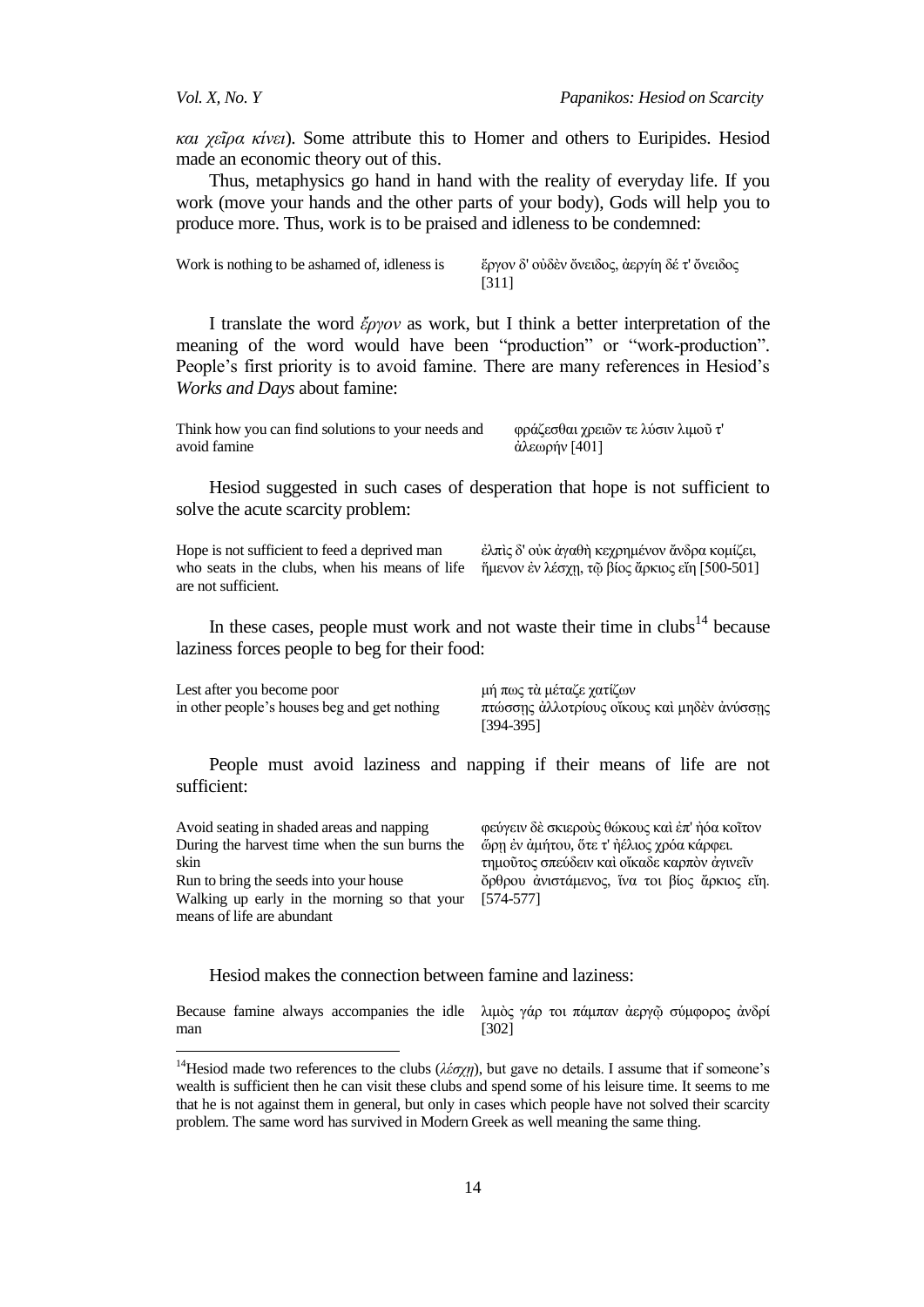He stated that despite what Gods have decided about an individual's future and chance, working is better:

| Whatever is your fortune, to work is best |       |  |  | δαίμονι δ' οίος έησθα, το εργάζεσθαι άμεινον |  |
|-------------------------------------------|-------|--|--|----------------------------------------------|--|
|                                           | [314] |  |  |                                              |  |

Thus, the acute manifestation of scarcity which brings starvation and famine can be solved only with spending a lot of time to work and no time to leisure and/or be lazy. However, work not only solves the problem of famine, but it can make you rich with a lot of wealth if this is what you desire.

| if your soul inside your mind craves wealth, do $\sigma$ οί δ' είπλούτου θυμός εελδεται εν φρεσινήσιν,<br>as I say.<br>and one work after another work undertake | ώδ' ἔρδειν, καὶ ἔργον ἐπ' ἔργῳ ἐργάζεσθαι [381-<br>3821 |
|------------------------------------------------------------------------------------------------------------------------------------------------------------------|---------------------------------------------------------|
|                                                                                                                                                                  |                                                         |

And in another section of the book:

With works men get a big herd and become rich ελευθερικών δ' ἄνδρες πολύμηλοί τ' ἀφνειοί τε [308]

Once you have solved the problem of scarcity and your coffins are full of the means of life, then you can enjoy your life (leisure time):

| to enjoy the means of life taken from inside your $\kappa \alpha i \sigma \epsilon \dot{\epsilon} o \lambda \pi \alpha$ |                                               |
|-------------------------------------------------------------------------------------------------------------------------|-----------------------------------------------|
| house                                                                                                                   | γηθήσειν βιότου αίρεόμενον ένδον εόντος.      |
| thriving reaching the bright spring, looking εύοχθέων δ' ΐξεαι πολιόν έαρ, ούδε πρός άλλους                             |                                               |
| without the others                                                                                                      | αύγάσεαι• σέο δ' άλλος άνηρ κεχρημένος έσται. |
| who will have your need                                                                                                 | [475-478]                                     |

Hesiod used another two words to show the utility individuals derive from consuming the means of life. I translate the word  $\gamma \eta \theta \eta \sigma \epsilon \nu$  as "enjoyment", which also means rejoice from consuming something; in this case here, by consuming the means of life (*βιότου*). Hesiod's reference to being taken from inside your house means from your accumulated wealth since this is an annual planning of production.

The second word "*εὐοχθέων*" is unique in Hesiod which is also another indication of the deep economic background of his analysis. I translated the word as "thriving" ("prosper" could be another word), but what it literally means is to enjoy yourself from consuming plenty of material goods without the need to toil and suffer.

Now it is leisure time. Hesiod gives an excellent description of an example of how to use and enjoy leisure time, which today can be described as a picnic in the countryside. It is worth citing here the full description (taken from West's English translation of *Works and Days*):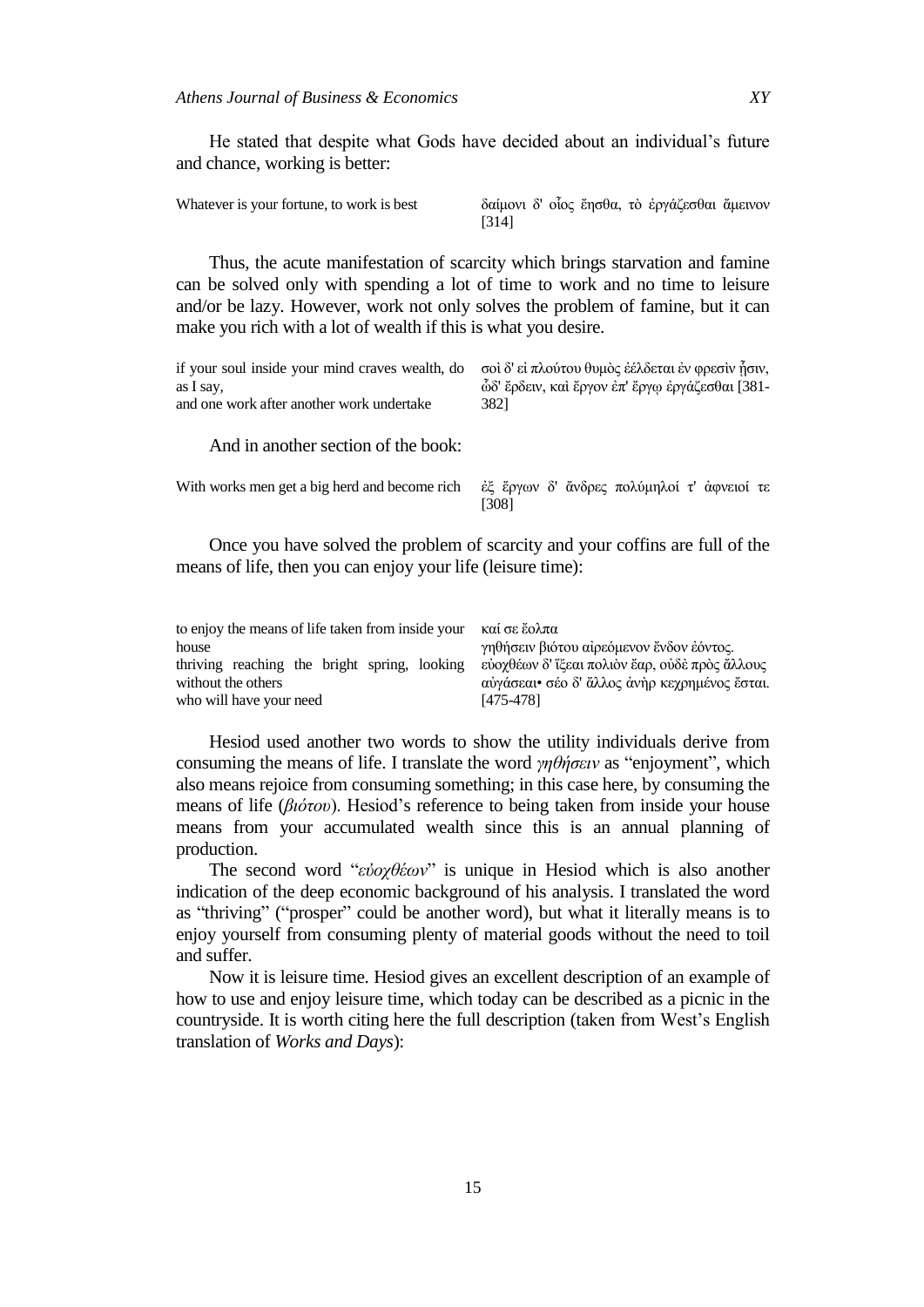$\overline{a}$ 

When the golden thistle is in flower, and the noisy cicada sitting in the tree pours down its clear song thick and fast from under its wings in the fatiguing summer season, then goats are fattest and wine is best, women are most lustful, but men are weakest, because Sirius parches their head and knees, and their skin dried out with the heat. Then you want rocky shade and Bibline wine, a milking cake and the goats' last milk, and meat of a scrub-grazes cow that has not yet calved, and of firstling kids. And after it you want to drink gleaming wine, sitting in the shade, having had the heart's fill of food, facing into a fresh westerly breeze. From a perennial spring that runs away and is unclouded pour three measures of water, and the fourth of wine.

 $\tilde{}$ Ήμος δὲ σκόλυμός τ' ἀνθεῖ καὶ ἠγέτα τέττιξ δενδρέφ έφεζόμενος λιγυρήν καταχεύετ' άοιδήν πυκνὸν υπό πτερύγων, θέρεος καματώδεος ὥρῃ, τῆμος πιόταταί τ' αἶγες καὶ οἶνος ἄριστος, μαχλόταται δε γυναΐκες, άφαυρότατοι δέ τοι άνδρες

είσίν, έπει κεφαλήν και γούνατα Σείριος ἄζει, αύαλέος δέ τε γρὼς ύπὸ καύματος• άλλὰ τότ' ήδη εἴη πετραίη τε σκιή και βίβλινος οἶνος, μάζα τ' άμολγαίη γάλα τ' αίγων σδεννυμενάων, καί βοὸς ύλοφάγοιο κρέας μή πω τετοκυίης πρωτογόνων τ' έρίφων• έπι δ' αίθοπα πινέμεν οἶνον.

έν σκιῆ ἑζόμενον, κεκορημένον ἦτορ ἐδωδῆς, αντίον ακραέος Ζεφύρου τρέψαντα πρόσωπα, κρήνης τ' αίενάου καὶ ἀπορρύτου, ἥτ' ἀθόλωτος, τρὶς ὕδατος προγέειν, τὸ δὲ τέτρατον ἱέμεν οἴνου. [582-596]

I do not think that any English translation or an adoption to modern Greek can really present the beauty of this description of a picnic of three thousand years ago.<sup>15</sup> For example, the first line of the above excerpt Hesiod could have said simply, "in August", but instead gave a description of the month which is a scenario for a cinematic play. It is the best description of the month of August in Greece even today. It is really amazing for a village man like Hesiod to give such a description. Not only must people work hard to acquire the scarce means of life, but enjoy consuming them along with other pleasures that usually the scarcity of means cannot buy.

However, Hesiod was aware that human beings are insatiable. Abundance may not be sufficient for some individuals. They might want more and their surpluses can be used to buy other people's property. In this case, Hesiod suggested the accumulation of property by buying other people's property:

| Then you can buy the property of others, and | ὄφρ' ἄλλων ώνῇ κλῆρον, μὴ τὸν τεὸν ἄλλος |
|----------------------------------------------|------------------------------------------|
| not the others yours                         | [341]                                    |

Here, wealth is indicated by the word *κλῆρον*, another economic term which has survived unchanged into Modern Greek. Why would individuals want to accumulate more wealth if they have solved their scarcity problem? Hesiod developed his theory of deriving pleasure from not only the consumption of goods and leisure time, but from the accumulation of wealth itself for its own absolute pleasure, as well as relative to their neighbors.

Hesiod explained very well the existence of scarcity, but he also gives a metaphysical explanation of why scarcity exists and a pragmatic way out of this, which comes from technology and new discoveries. The metaphysical dimension of scarcity is examined in the next section.

<sup>&</sup>lt;sup>15</sup>This description of a picnic has attracted the interest of many classicists; see Bershadsky (2011) for a discussion of the Hesiodic picnic and the relevant literature cited.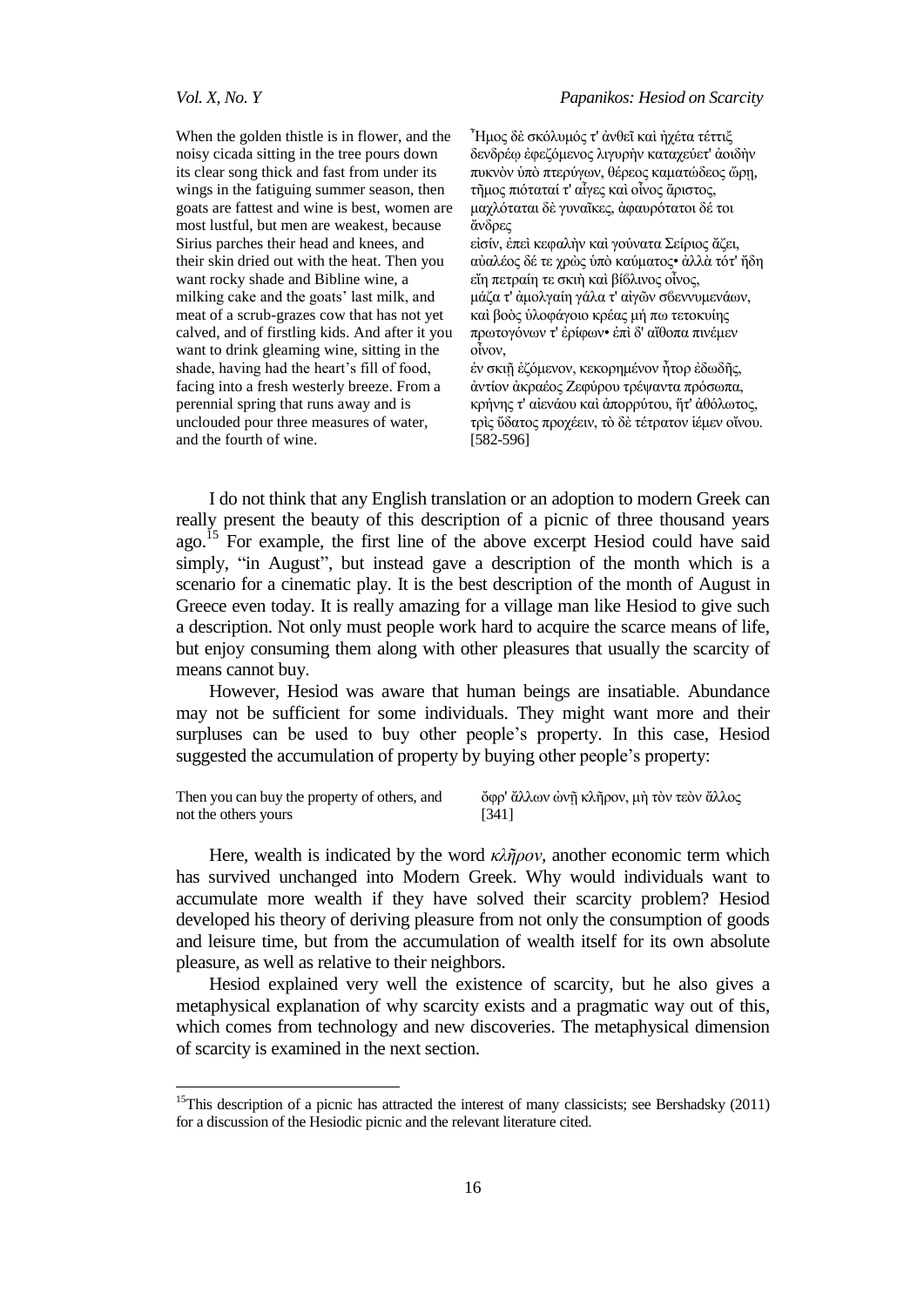#### **The Metaphysical Origin of Scarcity**

Economics is the science of scarcity which is a permanent characteristic of human existence. However, no economist has ever answered the question: why does scarcity exist?<sup>16</sup> I have not seen even a single hint in an economics textbook why scarcity exists. They assume its existence and then they try to explain how this affects or should affect the allocation of (rare) resources relative to needs. Hesiod's didactic textbook does better. Unlike modern economics textbooks, he offers an explanation of why scarcity exists which is an amalgam of good economic history and mythology. Hesiod stated what all modern economic historians accept: at an unspecified time period (most probably during the Neolithic period), men and women became food producers from food gatherers. Hesiod does not offer a non-metaphysical explanation of this important transition, i.e., some kind of innovation, population growth, climate change, invasions, civil wars etc. However, neither do modern economic historians. The "explanation" of settling down and the domestication of animals is not an explanation, but a definition of food production.

Hesiod's metaphysical explanation of the scarcity problem embeds a pragmatic solution. Technological advancements can mitigate the intensity of scarcity in the future—this is the hope left in Pandora's jar for the future human races to use, and this is what Prometheus' story of stealing the fire from Gods (discovery) symbolizes. Hesiod was optimistic that the future will be better. For the time being, people must work hard to get what was given to them with small toil or for free in the beginning. Also from Hesiod, the evolution of the human race is linked with the discovery of new resources such as iron. This issue is particularly important because it relates the metaphysical explanation of the existence and the intensity of scarcity to the realistic process of mitigating it.

Hesiod goes beyond these "natural" explanations of human behavior. He wants to explain why scarcity exists, but, most importantly, to explain how the human race can obtain more means to satisfy the undisputable fact of indefinite needs, if not at the individual level, definitely at the world level. Hesiod gave a metaphysical explanation in which embeds a pragmatic solution: technology. For the purpose of this paper, technology is defined as knowledge applied to a production process with an aim to reduce the intensity of the scarcity problem analyzed by economics (Papanikos, 1994).

Hesiod developed an unparalleled myth of Prometheus and Pandora which had a long-lasting effect on western thought. Four centuries after Hesiod's elegantly metaphysical explanation of the intensity of scarcity and its pragmatic solution through technology, the great dramatic play writer Aeschylus wrote a trilogy on Prometheus which unfortunately, only one survived. Aeschylus had Prometheus saying:

l

<sup>&</sup>lt;sup>16</sup>Many economists confuse the definition of a concept with its explanation. Scarcity exists because the supply of goods and services is less than what people need. This is the definition of scarcity. The verb "exists" must be replaced with the verb "is". This is not an explanation (theory) of scarcity. However, this is not the only tautology in economics. The quantity theory of money is a tautology one because from an identity becomes, metaphysically, a functional (behavioral) relation.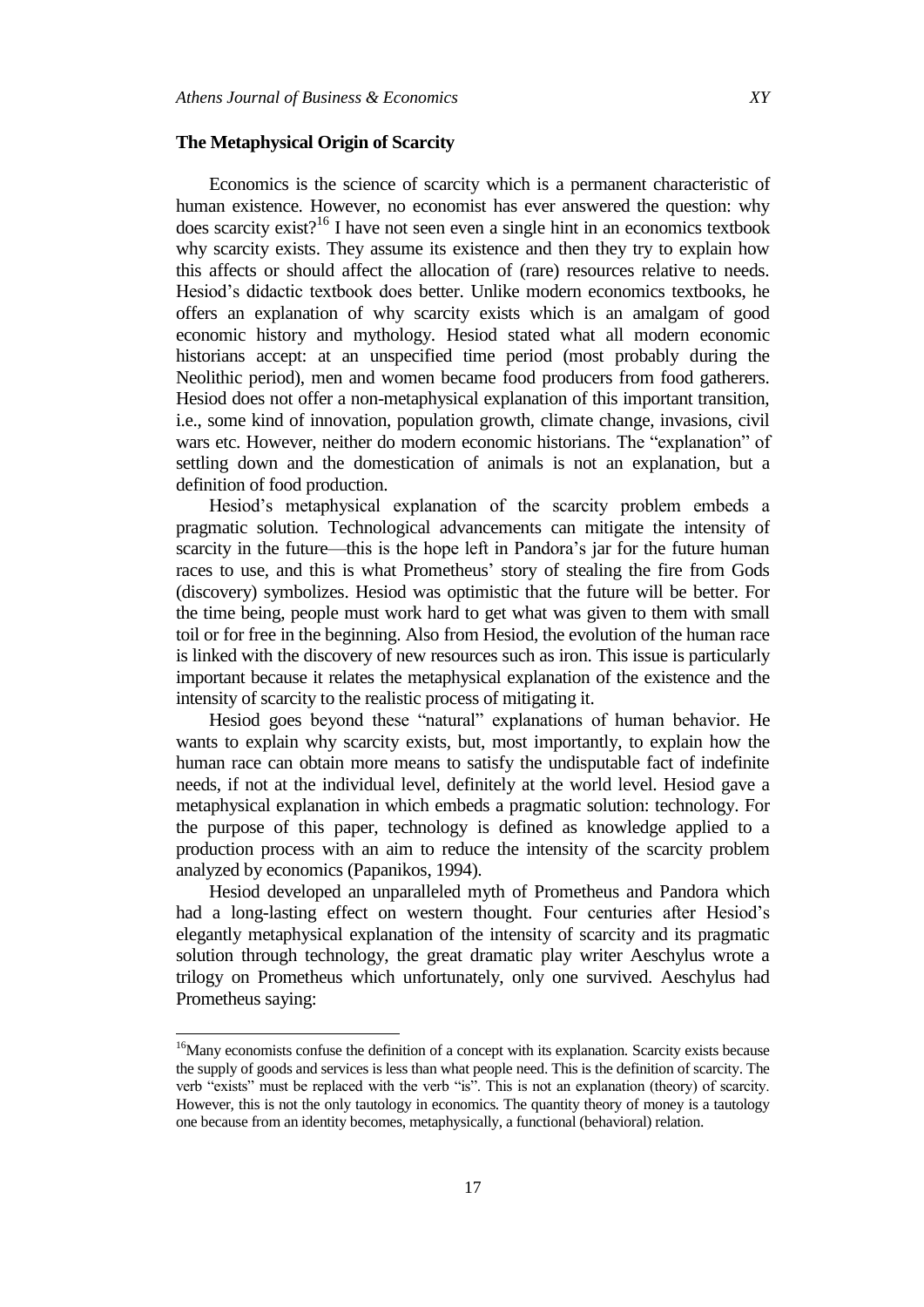All technologies for the mortals from Prometheus come

πᾶσαι τέχναι βροτοΐσιν ἐκ Προμηθέως [Aeschylus, *Prometheus*, 506]

Two comments should be made. I translated the Greek word *ηέσναι* as "technology". It is a mistake to translate it as "arts". The etymology of the word Prometheus suggests forethought in the sense that one should study the things first. This way, technology requires knowledge. The discovery or the making of fire for productive use is not an art but a technology, and that's what Prometheus symbolizes then and now, i.e., the discovery of new things to make people's lives more comfortable.

More than two-and-half millennia later, Percy Bysshe Shelley in 1820 published his drama entitled, *Prometheus Unbound.* Of course, in economics Prometheus was used by David S. Landes in his book entitled, *The Unbound Prometheus: Technological Change and Industrial Development in Western Europe from 1750 to the Present*, first published in 1969.

To Hesiod it was clear that Prometheus was the personification of technology; the liberator of the human race from the intensity of scarcity. The legacy of Prometheus has been tremendous not only in the modern world, but in the classical world as well.

The myth has a very straightforward economic explanation. Humans' destiny is not in vain. They can mitigate the intensity of the scarcity problem. For Hesiod, in both in *Theogony* and *Works and Days*, Prometheus appeared as a thief who stole the fire from Zeus (Gods). Fire is equivalent to technology. However, why would Prometheus need to do something like this if all goods were in abundance? The story that during a sacrifice to the Gods, Prometheus tricked them by keeping the best pieces of the animal also violates the abundance hypothesis. Why would Prometheus need to pull such a trick if meat was abundant? A non-economic explanation of the beginning of the myth would have been better, but Hesiod did not provide one. For example, Hesiod he could say that Prometheus stole a beautiful mortal girl from Zeus with the help of all mortals (humans). However, this explanation was already used to explain the Trojan War. Instead, Hesiod used another story with a beautiful woman who brought scarcity and sickness to humans. Pandora was the vehicle through which Gods punished the mortals for their "stupidity" to steal the technology of making fire from Gods. However, it is clear that hope is what was left for the humans, and this hope can come by new knowledge which can be applied to improve the conditions of living.

Hesiod used Prometheus' story as a starting point that in the beginning there was abundance, but then Gods created scarcity by hiding the technology (fire) to retaliate because Prometheus deceived Zeus in the distribution of sacrificed animals. He made him choose one out of two packages and the one that looked better had only bones. I guess Zeus lacked the necessary foresight after all! If he had, he would have known that you cannot judge a book (present) from its cover.

Zeus got upset and retaliated against the entire human race by hiding the means of life: technology (fire). Or in Hesiod's own words: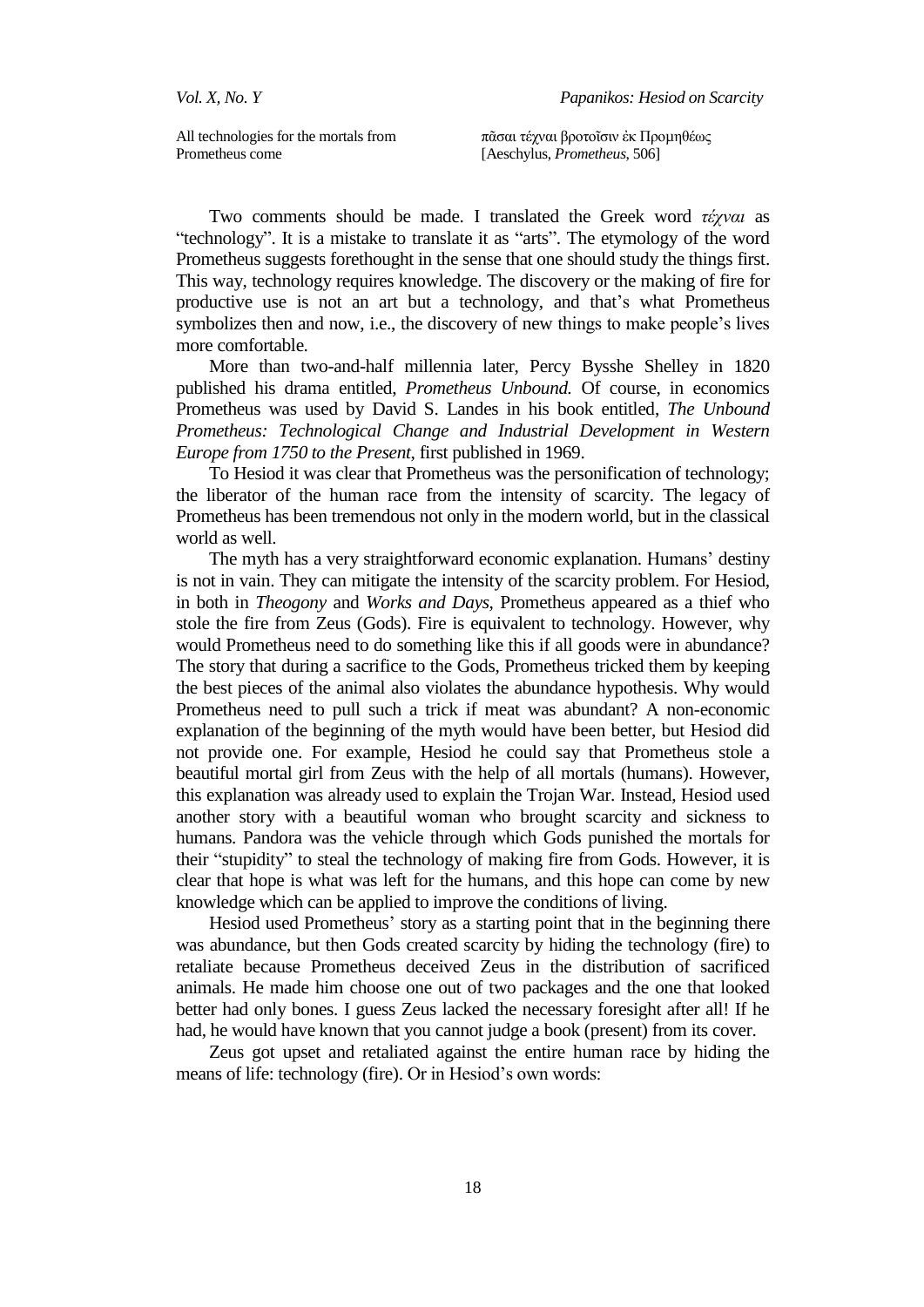| But Zeus wrathfully hid them          | άλλὰ Ζεὺς ἔκρυψε χολωσάμενος φρεσὶν ἦσιν, |
|---------------------------------------|-------------------------------------------|
| Because he was deceived by the crafty | ὄττι μιν ἐξαπάτησε Προμηθεὺς ἀγκυλομήτης  |
| Prometheus                            | [47-48]                                   |

The first thing Zeus did was to hide fire, which I guess was considered the most important innovation of the human race. Imagine what would happen today if Gods were to hide all energy sources from humans. In Hesiod's own words, Zeus:

For this reason, he planned for people pernicious τούνεκ' ἄρ' ἀνθρώποισιν ἐμήσατο κήδεα λυγρά. things by hiding the fire κρύψε δὲ πῦρ [49-50]

Prometheus, with a very illustrious description, stole the fire from Zeus. Gods then colluded to prepare the most destructive weapon for men: a very beautiful woman in appearance (a sexbomb in modern language), but a satanic mind. Zeus thought that this will destroy men because they are very weak and they will "embrace with tenderness their own destruction". Hesiod's description is really superb. He made Zeus say the following:

| Instead of fire I will give them destruction, so | τοῖς δ' ἐγὼ ἀντὶ πυρὸς δώσω κακόν, ὦ κεν |
|--------------------------------------------------|------------------------------------------|
| that all                                         | απαντες                                  |
| will be happy in their heart by embracing their  | τέρπωνται κατὰ θυμὸν ἑὸν κακὸν           |
| destruction                                      | άμφαγαπῶντες [57-58]                     |

Then, Zeus called upon Hephaestus, the artisan/the handyman, to create a woman and then all other Gods gave her external and internal gifts, as these were requested by Zeus. The woman was called Pandora (all-gifted) because all Gods gave her gifts. Zeus's purpose was to seduce the men of the human race with her sexy appearance, but with an ugly soul and heart. I very much like Pandora's myth, but I do not understand why Zeus:

| then asked Athena                                                                         | αὐτὰρ Ἀθήνην |
|-------------------------------------------------------------------------------------------|--------------|
| to teach her the works, the assorted loom to έργα διδασκήσαι, πολυδαίδαλον ίστον ύφαίνειν |              |
| waive                                                                                     | $[63-64]$    |

The last thing a man would ask a sexy woman is whether she knows how to weave, unless in Hesiod's time this had a hidden sexual connotation. This is really a surprise, but my serious interpretation is that women were productive and Hesiod wanted to emphasize the role of women in this archaic division of labor.

I do not think that Hesiod himself was satisfied with this metaphysical explanation of scarcity, and for this reason he offered another one which has also received a lot of attention. Throughout the centuries it constitutes the backbone of his theory of economic history as I further explain in Papanikos (2022c). As with Prometheus and Pandora, his theory of economic history started with abundance.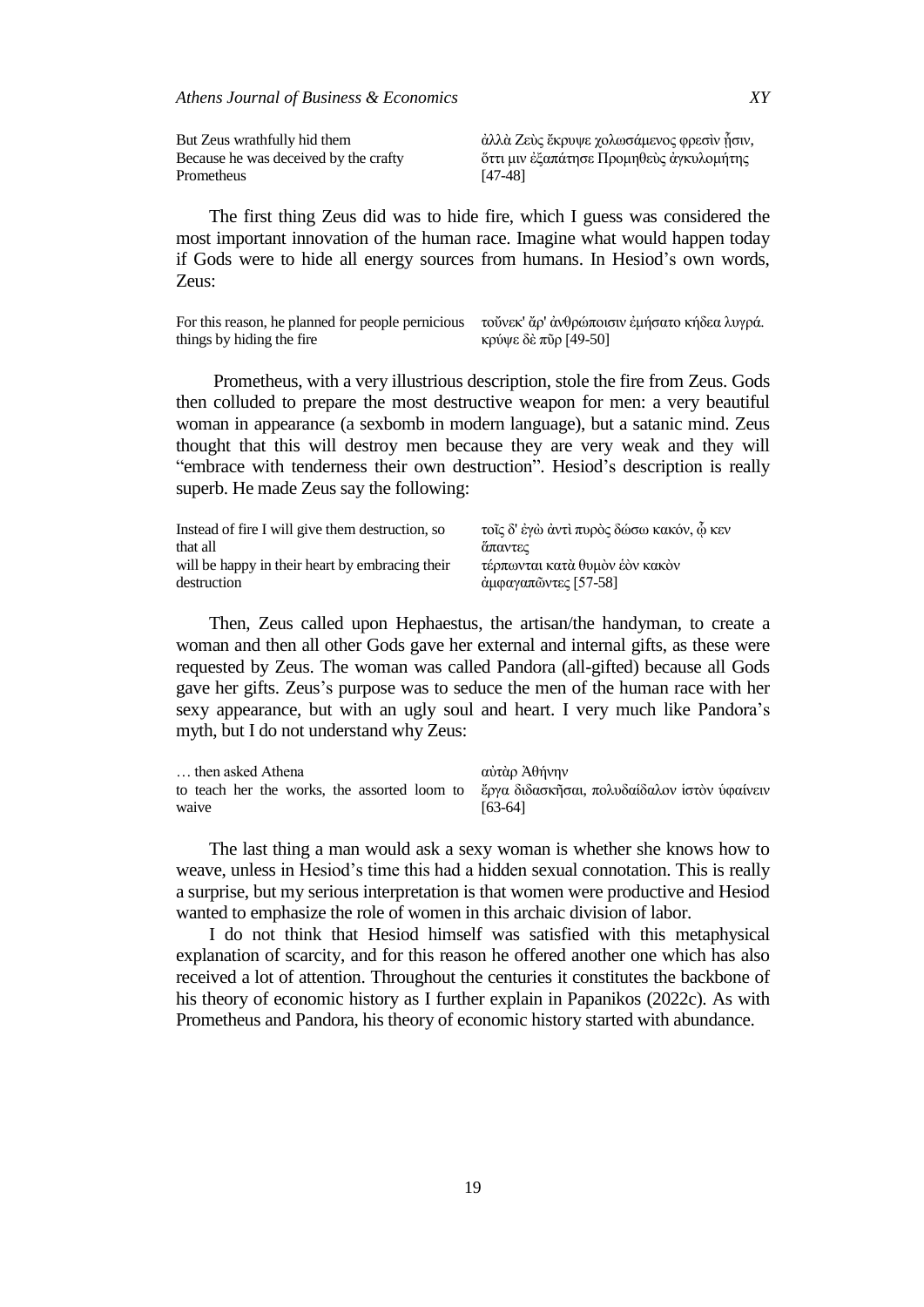#### **Unfairness, Theft and Begging**

Hesiod distinguished between ethical (good) ways of solving the scarcity level and immoral (bad) ways of acquiring the scarce means of living. At the level of the individual, Hesiod distinguished three ways of unethical acquisition of the means for living: injustice which favors one individual like Hesiod's brother, theft and begging. All three are examined here.

#### *Injustice and Unfairness*

Hesiod relates his ethical behaviour to Gods. Those who steal money are condemned, but those who make money in an honest way are much better.

| Money should not be stolen, those which are $\gamma \rho \dot{\rho} \mu \alpha \tau \alpha \delta'$ ov $\dot{\alpha} \rho \pi \alpha \kappa \tau \dot{\alpha}$ , θεόσδοτα πολλόν |                                              |
|----------------------------------------------------------------------------------------------------------------------------------------------------------------------------------|----------------------------------------------|
| given by Gods are much better.                                                                                                                                                   | άμείνω.                                      |
| Even if violence is used to steal wealth or with                                                                                                                                 | εί γάρ τις και χερσι βίη μέγαν ὄλδον ἕληται, |
| lies, as many times happen, when profits                                                                                                                                         | η ὄ γ' ἀπὸ γλώσσης ληίσσεται, οἶά τε πολλὰ   |
| deceive people's minds, and the shame is γίγνεται, εὖτ' ἂν δὴ κέρδος νόον ἐξαπατήσῃ                                                                                              |                                              |
| overcome by shamelessness;                                                                                                                                                       | άνθρώπων, αίδω δέ τ' άναιδείη κατοπάζη•      |
| easily Gods blacken him, diminishing their ρεΐα δέ μιν μαυρούσι θεοί, μινύθουσι δε οἶκον                                                                                         |                                              |
| business.                                                                                                                                                                        | [320-325]                                    |

I translated the above, using almost the exact words as Hesiod does. In these six verses, there are so many words which, then and now, have a sound economic meaning. The word *χρήματα* meaning "money" is used today in Modern Greek. The word *ὄλβον* means "wealth". The word *κέρδος* is used today to mean ―profits‖, having the same meaning as three thousand years ago. The word *οἶκον* means in this context (family) business.

Hesiod considers that any society that is not ruled by justice alone will in the long term disappear as all races did in the past. This is well documented in his concise theory of economic history and his theory of economic growth. Individuals in such a society can use their power and money to bribe the judges and get other people's property and money. Hesiod described Perses, his brother, as such an individual, but, at the same time, he warns the basileis (who were the judges at the same time) to judge the economic differences between two individuals fairly and to not take bribes. Early on in his text Hesiod calls the judges *"gift-eaters" (δωροφάγους)* which is an excellent way to say that they are bribed by gifts:

| great tributes to the gift-eaters kings,     | μέγα κυδαίνων βασιλῆας                       |
|----------------------------------------------|----------------------------------------------|
| who this way legal differences want to judge | δωροφάγους, οι τήνδε δίκην εθέλουσι δικάσσαι |
|                                              | $[38-39]$                                    |

Hesiod makes an entire "lecture" [213-221] to his brother because injustice has no future and it is very difficult even for the kings-judges to bear, and impossible for a single individual to endure it.

This is the essence of Hesiod's practical moral philosophy. People must be good because this is not only what Gods like, but it seems to be the best long-term strategy. My interpretation is not that Gods punish the injustice, but also the uncertainty of life creates such unexpected difficulties which an individual can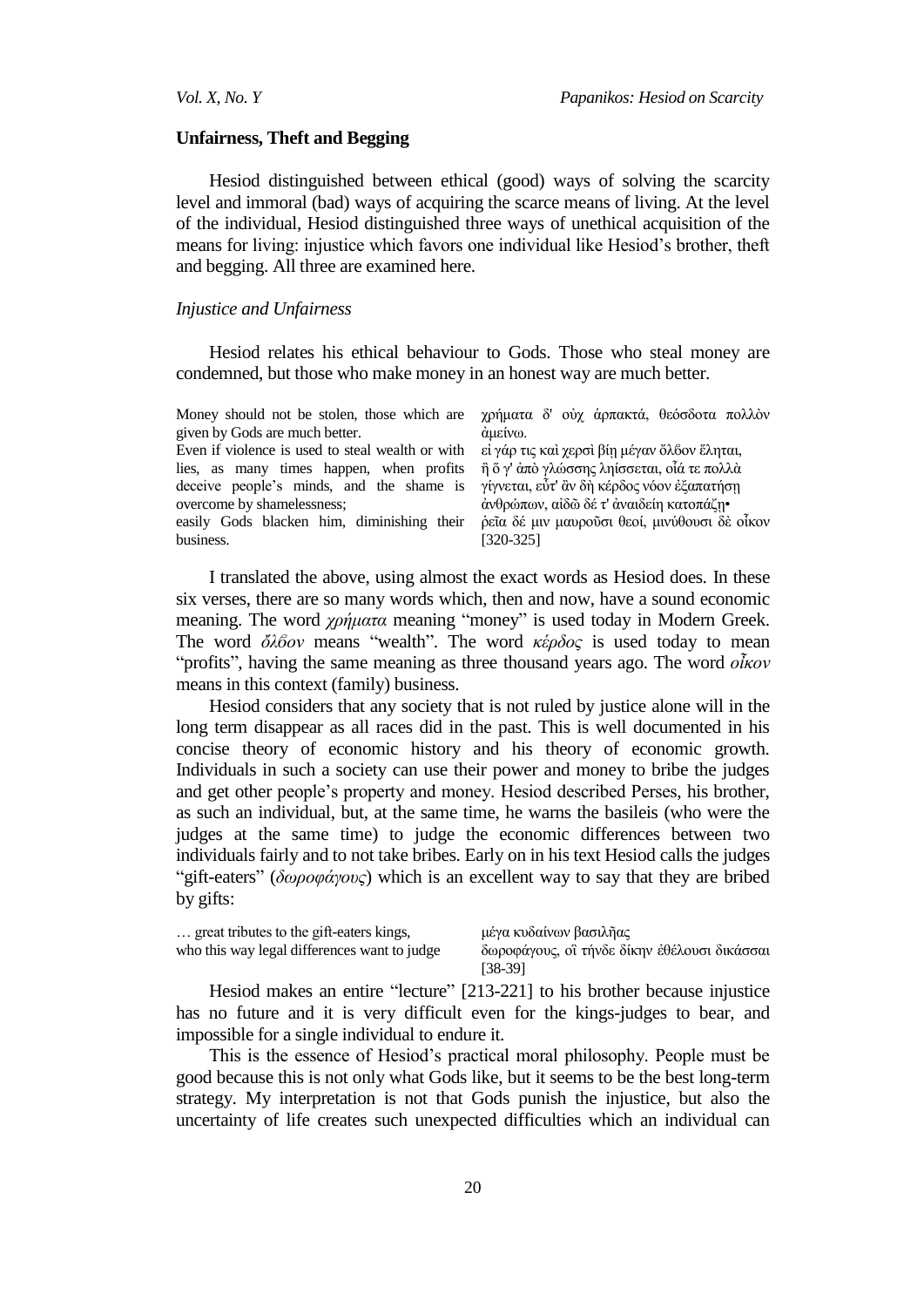bear easier with justice rather than injustice. Unlike many other religions and beliefs, Hesiod here seems to suggest that people pay for their injustice in this world during their current life and not in an afterlife stage. Thus, Hesiod stated that men who straight judge never face famine (*λιμόρ*):

| Never with straight judges, men face famine | ούδέ ποτ' ἱθυδίκησι μετ' ἀνδράσι λιμὸς ὀπηδεῖ |
|---------------------------------------------|-----------------------------------------------|
|                                             | [230]                                         |

However, there are many other excerpts where Hesiod mentions and condemns criminal (unjust) behavior. One must always keep in mind that Hesiod wrote the *Works and Days* in reaction to the unjust behavior of his brother and of the judges (basileis) of his time. He denounced violence:

And now pay attention to justice, and totally και νυ δίκης επάκουε, βίης δ' επιλήθεο πάμπαν. forget violence [275]

Unlike in the animal world, God has given justice to the human race, which is much better.

|  | Gave justice to people, which is much better |
|--|----------------------------------------------|
|--|----------------------------------------------|

άνθρώποισι δ' ἔδωκε δίκην, ἣ πολλὸν ἀρίστη γίγνεται [279-280]

Not only from a moral point of view is justice is better, but Hesiod developed a theory that in the long-term, injustice and criminal activities lead to the detriment of the future generations.

Hesiod continues to lecture his brother that good behavior is better than a criminal one. The latter might look better in the beginning, but there is nothing that compares with virtue.

# *Theft*

He relates theft to the lack of means of life, i.e., individuals inflicted by scarcity. Hesiod relates this scarcity to laziness. Hesiod writes that,

| The idle man who vainly hopes for the lacked πολλά δ' άεργὸς ἀνήρ, κενεὴν ἐπὶ ἐλπίδα |                                                      |
|--------------------------------------------------------------------------------------|------------------------------------------------------|
| means of life.                                                                       | uuvov,                                               |
| bad thoughts come to his mind                                                        | γρηίζων βιότοιο, κακὰ προσελέξατο θυμῶ [498-<br>4991 |

This is similar to what Solon, one of the seven sage men of the ancient times, said almost one century after Hesiod's *Works and Days*, which has survived until today: "idleness is the mother of all badness." I am sure Solon had read *Works and Days*, but nobody could tell that his apothegm was inspired by Hesiod's book.

Hesiod has an excellent description of the thief. He is an idle man who sleeps during the day so he can thieve during the night when the hard-working people of the day sleep. The thief enters into their houses and warehouses and steals their valuables. Hesiod made a beautiful note of that in the following excerpt giving advice to honest people of how to protect their valuables.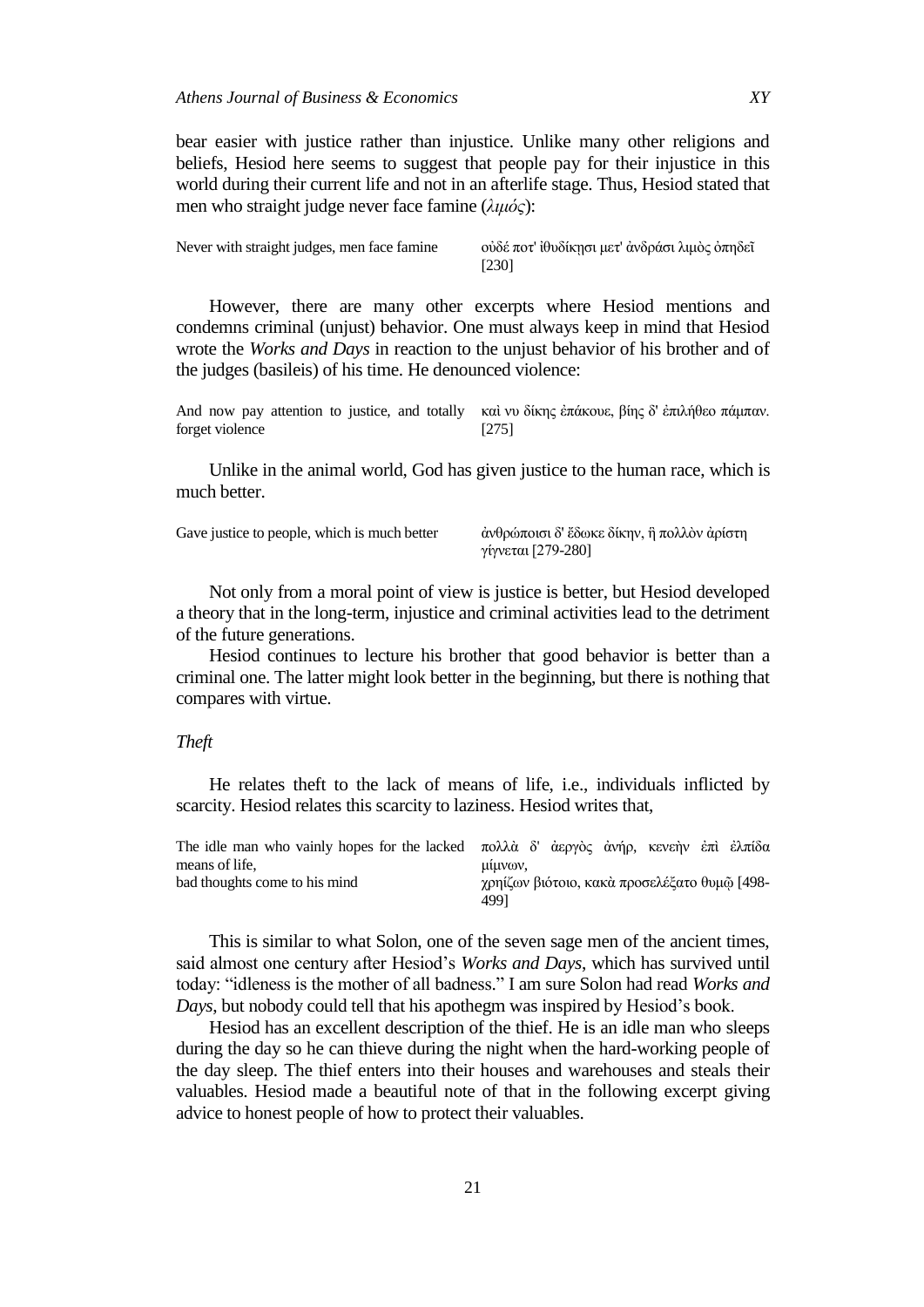and get a sharp-teeth dog, don't spare its food, just in case that the day sleeping man takes your valuables

καὶ κύνα καρχαρόδοντα κομεῖν, μὴ φείδεο σίτου, μή ποτέ σ' ήμερόκοιτος άνηρ άπο χρήμαθ'  $\epsilon$ ληται [604-605]

I translated the word *σπήμαθ'* as valuables, but the word in Modern and Ancient Greek means "money". In *Works and Days*, it means more than that and may include all useful (valuable) things such as money, goods (food), any form of wealth (utensils, furniture etc.). The day sleeping man *ήμερόκοιτος άνὴρ* is the thief.

# *Begging*

Begging might work one or two times, but it cannot be sustained in the long term. The same can be said for theft and unfairness (injustice).

The idle men are similar to the drones in the bee world who steal the work of the bees which is unethical. Gods and people do not like such behavior.

Gods and people get upset with those who live τῷ δὲ θεοὶ νεμεσῶσι καὶ ἀνέρες, ὅς κεν ἀεργὸς without work δώῃ, [303]

However, Hesiod welcomed the good competition. He had a clear view that people derive utility from comparing their wealth to other people's wealth and work hard to surpass them. This is called by contemporary economists, the demonstration effect, as I have already mentioned.

### **Health and Scarcity**

Hesiod's definition of scarcity does not include only the lack of means of life, but relates to health as well. Contemporary economists have developed indices to measure this dimension of scarcity of health. In that initial state of human race, people lived in abundance, they also lived without severe diseases, *νούζων η' ἀπγαλέων*, which resulted in death, *κῆπαρ*. A few lines below, Hesiod defined the lack of health and the existence of serious sicknesses, day and night:

|                                       |  |  |  |  |                                          |  | Human diseases day and night hit people νοῦσοιδ' ἀνθρώποισιν ἐφ' ἡμέρη, αἳδ' ἐπὶ νυκτὶ |  |  |
|---------------------------------------|--|--|--|--|------------------------------------------|--|----------------------------------------------------------------------------------------|--|--|
| automatically bringing them many bad. |  |  |  |  | αύτόματοι φοιτῶσι κακὰ θνητοῖσι φέρουσαι |  |                                                                                        |  |  |
|                                       |  |  |  |  | $[102-103]$                              |  |                                                                                        |  |  |

### *Leisure and Recreation Time*

Good health is necessary to enjoy leisure and recreational activities as was demonstrated above. Assuming good health, they can enjoy the rest of their time off. Thus, scarcity includes the scarcity of work time as well. One day's work is not sufficient, but as Hesiod explained scarcity manifests itself with the need of people to work hard all year long to provide the means of life.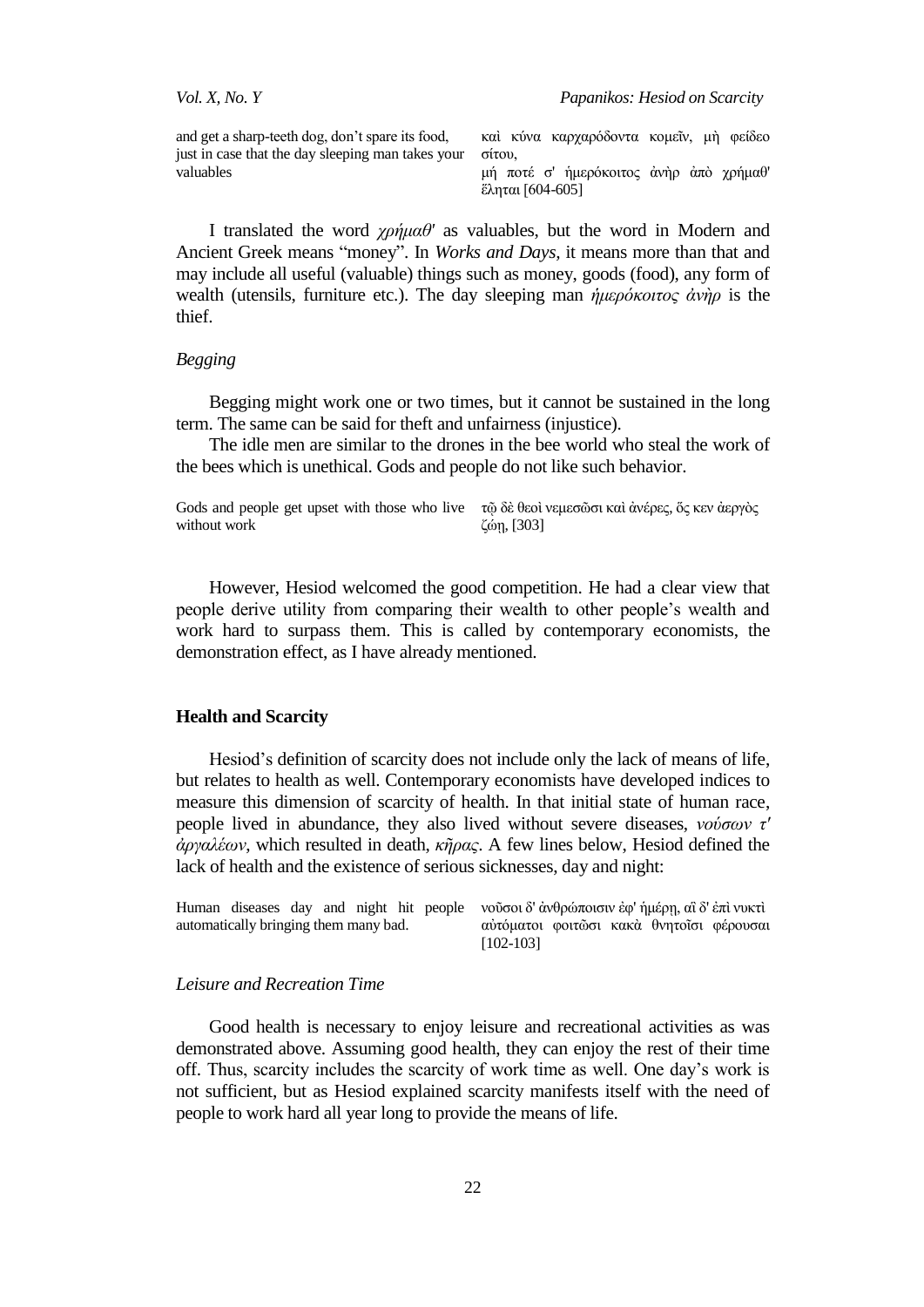However, if one has the means of life provided, then he has solved the scarcity problem and he can enjoy himself. Robbins has analyzed this reverse relation between work and leisure and  $(1932, p. 12)$  stated, "In the first place, isolated man wants both real income and leisure. Secondly, he has not enough of either fully to satisfy his want of each. Thirdly, he can spend his time in augmenting his real income or he can spend it in taking more leisure. Therefore, he has to choose. He has to *economize*. Whether he chooses with deliberation or not, his behaviour has the form of choice. The disposition of his time and his resources has a relationship to his system of wants. It has an economic aspect" (italics added). I emphasize here the word "economize" because it is very important in defining economics relevant to scarcity.

# **The Meaning of the Word** *Oἶκος* **in Economics**

Scarcity defines economics as many economists learned from their introductory course. Is this all? Economics is what economists do! Since this is a tautology, I may paraphrase it and state that economics is what Hesiod did in his *Works and Days*! Hesiod did not use the word *oikonomia* which is a synthetic word from oikos and nomos. The word was used later by Xenophon and many others thereafter. On the same token, no ancient Greeks used the word ―technology‖ which is a synthesis of the two words: technai and logos or ecology, which is the synthesis of oikos and logos. However, the word *technai* was used to mean what today is called technology as mentioned above. The protection of the environment was a priority in ancient Greece and especially in ancient Athens when it became too crowded, as many writings have mentioned the many laws created to protect the hygiene of the polis.

However, I would like to offer another interpretation of the word *oikos* (*οἶκορ*), which appears so many times in Hesiod's *Works and Days*. I shall argue in this section that the word "oikos" ( $\partial \tilde{k} \alpha$ ) has many meanings; one of these is *"business enterprise".* Hesiod clearly stated that the purpose of the *οἶκος* (business enterprise) is to make profits (*κέρδος*) or money (*χρήματα*). The two Greek words  $-$  *κέρδος* and *χρήματα* – are used today in any contemporary Greek economics textbook. The Greek language has no other direct words to describe profits and money. Hesiod used exactly the same words, as shown below, with the same etymology, the same spelling, and the same intonation. Diachronically, economic jargon at its best!

Not only did the word "oikos" means "a business enterprise", but it also has survived into Modern Greek expressions such as "commercial enterprise" (εμπορικός **οίκος**), "publishing house" (εκδοτικός **οίκος**), "fashion business" (**οίκος** μόδας), "nursing home" (**οίκος** ευγηρίας), a "whorehouse" (**οίκος** ανογής) and many others which denote any form of institutional economic association in general. Also, the word *οἶκος* stands for something more than a "house" or a "home" made of bricks and mortar. It means all the areas of the world that are inhabited by people. For example, the word *οικουμένη* is an Ancient Greek word from *οίκος* and *μένω* (stay) meaning the entire known inhabited world, i.e., the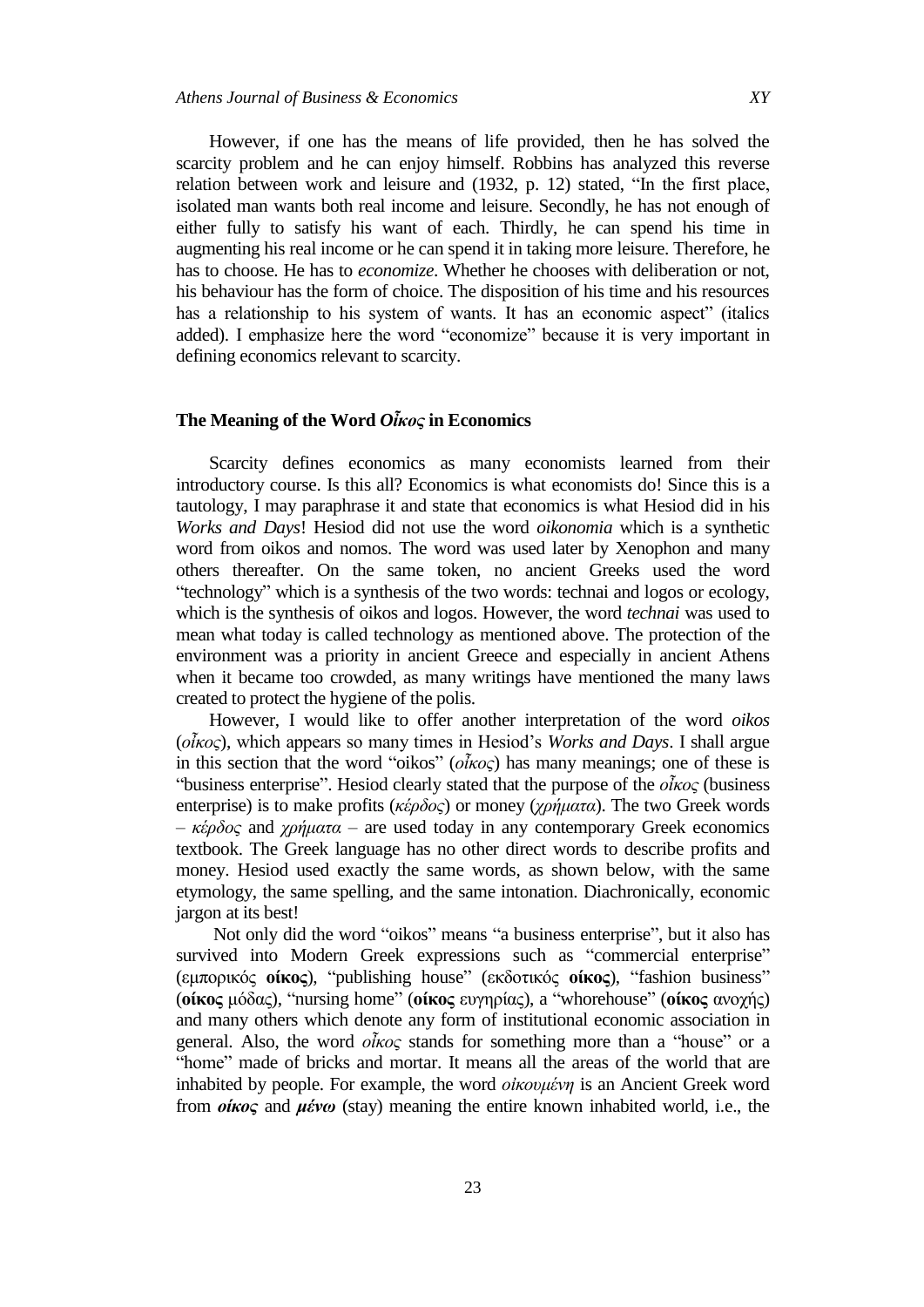universe or an ecumenical world. The latter can be translated with a twentieth century neologism of globalization.

Hesiod used the word *οἶκορ* more than ten times in his *Works and Days* and in most cases, as explained below, the meaning of the word makes no sense unless it is translated as "business enterprise". Of course, as is even the case in Greece today, a business enterprise in Hesiod's period was a family business; not relatively small, but nevertheless a family business with all the common characteristics of such business enterprises. Hesiod is talking about a family business of the eighth century BCE, which is comparable with any family business in contemporary Greece in the same sector such as farming, stock-breeding, artisan (technai), artists, commercial seafaring, etc. A Greek family business, then and now, can be a very large company, not only according to Greek standards, but according to present global standards. Many Greek shipping companies that are at the top of the world are, strictly speaking, family businesses.

Hesiod uses another word to describe big business and gives an emphasis to the business meaning of the word, *οἶκορ*. In line 377, he uses the word *ἐν*  μεγάροισιν, which can have no other meaning, but to mean "a business estate". Hesiod did not mean a house with bedrooms, but the *οἶκος* with all the economic activities and capital of a family business that produced profits by using land, capital of all sorts, labor of all sorts, and managerial skills. They may also engage in trade (including dangerous seafaring) to make more profits and import goods not produced locally. How much better can a contemporary economist can put it, than Hesiod's clear statement of making profits from selling your produce abroad using seafaring:

| And then the fast ship to the sea pull, with the  | καὶ τότε νῆα θοὴν ἄλαδ' ἑλκέμεν, ἐν δέ τε   |
|---------------------------------------------------|---------------------------------------------|
| freight inside                                    | ΦΟρτον                                      |
| Get ready to put to sea, so that in your business | άρμενον έντύνασθαι, ίν' οίκαδε κέρδος άρηαι |
| bring profits                                     | $[631-632]$                                 |

It is clear from the above passage that the word *οἴκαδε* makes sense only if it is translated as a business enterprise irrespectively if it is a family business, which was the only type of business enterprises that existed in Hesiod's time and is still the dominant form of enterprise in the contemporary capitalist Greek economy.<sup>17</sup>

Hesiod continues a few lines below giving his theory of economies of scale in seafaring (emporium):

The maximum the freight, the maximum the additional profits

 $\overline{a}$ 

μείζων μὲν φόρτος, μεῖζον δ' ἐπὶ κέρδεϊ κέρδος [644]

All words of this line you find in any general modern Greek economics textbook, and particularly an introductory textbook of the economics of shipping. The excellent expression,  $\frac{\partial \pi i}{\partial \theta}$  *κέρδος*, from the above passage means additional profits: "add profits to profits", which is the result of a larger freight

 $17$ This is the reason that I have argued in Papanikos (2015) that it is very difficult to handle tax evasion in Greece because there are so many small family businesses.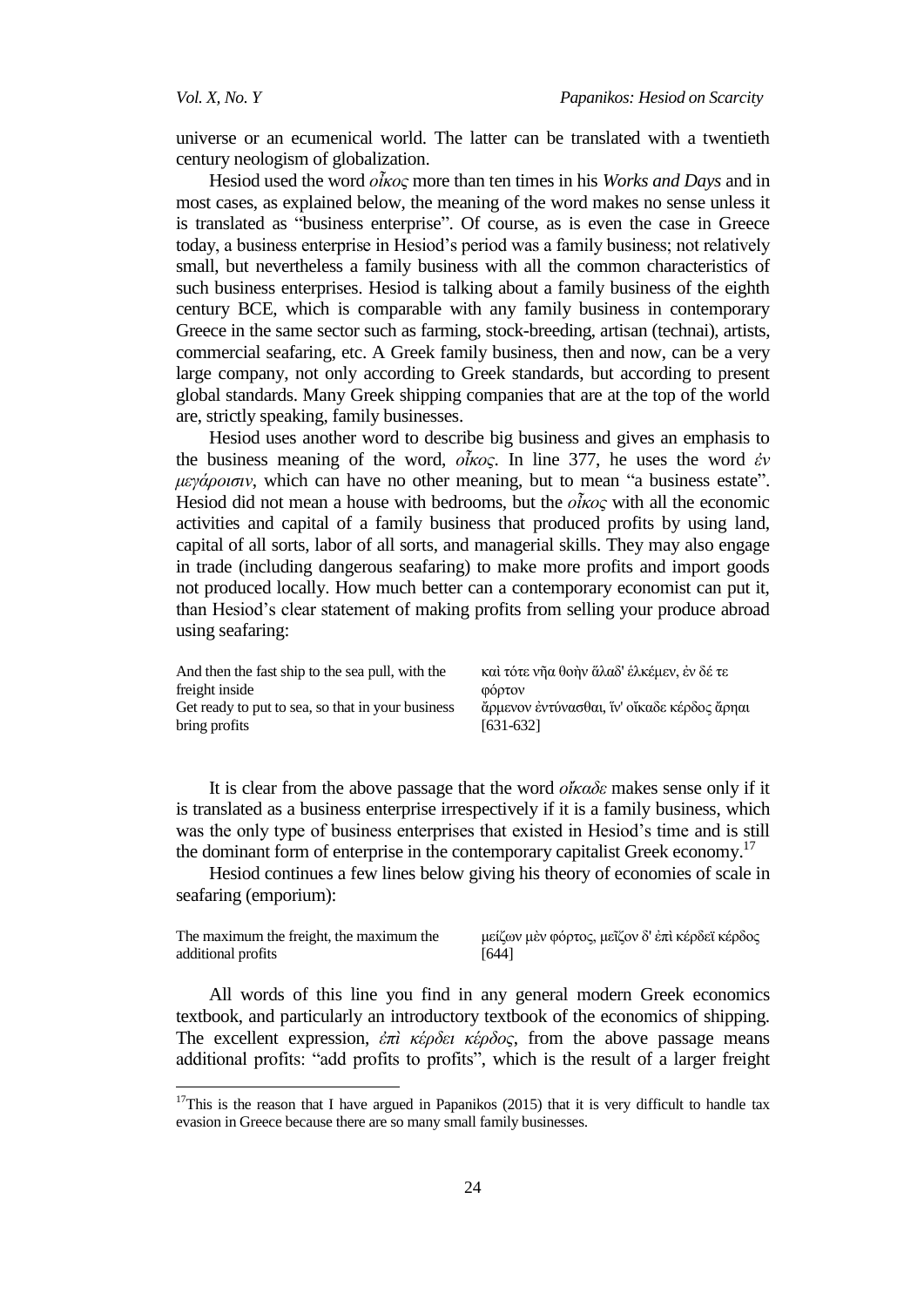inside the ship. This is always true with shipping. Technology is the only constraint to building the largest possible commercial ships. Hesiod knew it.

It is interesting to note that commercial shipping is the number-one activity of contemporary Greek business people. All of them are family businesses, pretty much like in Hesiod's times. As a matter of fact, Greece has one of the highest percentages of the so-called independent (family) business in the world. I mention this because there is a strand of economic historians who claim that the ancient (Greek) economy cannot compare with the "capitalist" economies of the modern world. They are wrong. They reach these conclusions because they make the mistake to compare the wrong "spaces" or "ecumenies". Contemporary Greek capitalist economic activities look pretty much like Hesiod's period which differs from other advanced countries not in the objectives (profit and utility maximization), but in natural and institutional constraints. I can argue that contemporary Greeks follow this long tradition of organizing economic activities, at least if one looks at the Greek commercial shipping throughout the centuries, or if I may exaggerate, over all the historical millennia. One must be very careful and explain all factors that give rise to the characteristics of the Greek economy which tend to persist for so many centuries. In other words, the difference is not so much between economic systems (archaic or modern), but on natural and man-made (institutional) constraints.

Thus, Hesiod is talking about profits and money which can be made by engaging in economic activities taking place in the institution of a business enterprise called "oikos". As mentioned above, Hesiod used the word *οἶκος* many times. The first appearance is early on in line 23 when Hesiod is talking about the fair and unfair competition between the various professions (business). Hesiod's argument is that the fair competition is the one which forces people, assuming justice and peace (no violence), to compete in their economic activities (business) of farming, stock-breeding, building, wielding by copper and iron smiths, logging, entertaining, etc. As in any business, profits can be made with good management:

|  |  |  | Your business well managed |
|--|--|--|----------------------------|
|--|--|--|----------------------------|

οἶκόν τ' εὖ θέσθαι [23]

There is no question that Hesiod talked in this line about business enterprises (various economic activities). He gave the examples mentioned above to indicate what is meant by  $\partial \tilde{k} \phi \partial \tilde{k} \partial \phi \partial \tilde{k}$ ; he definitely did not mean the utility bills of his family home because he talked on this in another occasion. Later on, Hesiod gave an excellent description how one must organize his farm business. In an informative passage he states:

| In your business first get an ox to plough, a woman, | Οἶκον μὲν πρώτιστα γυναῖκά τε βοῦν τ'        |
|------------------------------------------------------|----------------------------------------------|
| not by marriage, so that she follows the oxen        | άροτῆρα,                                     |
| money have in the business everything must be        | κτητήν, ού γαμετήν, ήτις και βουσιν έποιτο,  |
| prepared in advance                                  | χρήματα δ' έν οἴκω πάντ' ἄρμενα              |
| in case you ask from others, they refuse, and you do | ποιήσασθαι,                                  |
| not have                                             | μή σύ μεν αίτης άλλον, ὃ δ' άρνηται, σύ δε   |
| lost time, decreases your production                 | τητά,                                        |
| don't postpone for tomorrow and the day-after-       | η δ' ὥρη παραμεί ηται, μινύθη δε το έργον.   |
| tomorrow                                             | μηδ' άναδάλλεσθαι ές τ' αύριον ές τε ένηφιν• |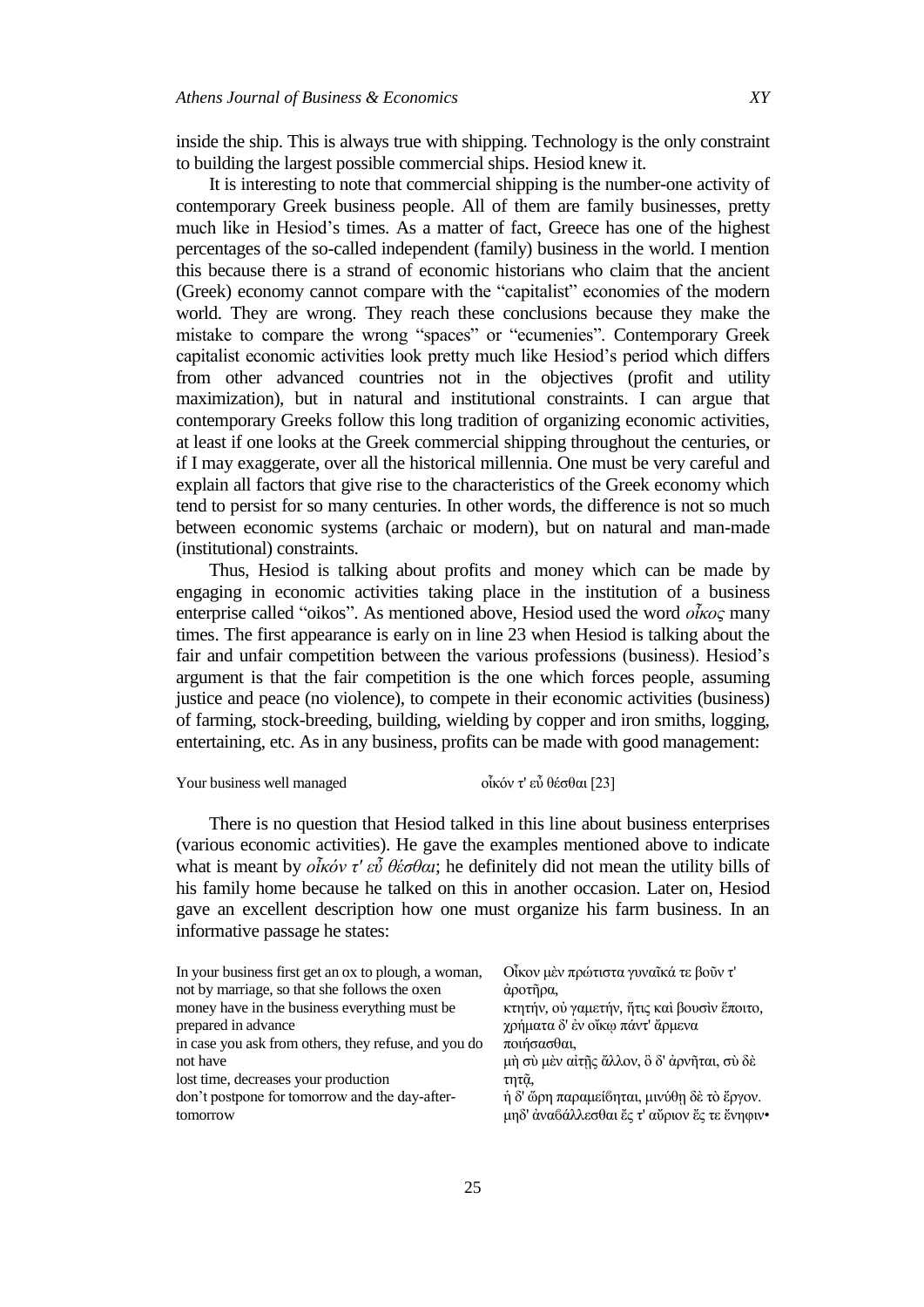$\overline{a}$ 

| because the man who works without profit does not |
|---------------------------------------------------|
| full his warehouse                                |
| nor the dilatory; diligence promotes production;  |
| always the neglectful man fights with losses.     |

ού γὰρ ἐτωσιοεργὸς ἀνὴρ πίμπλησι καλιὴν ούδ' άναδαλλόμενος• μελέτη δε το έργον όφέλλει• αίει δ' άμβολιεργὸς ἀνὴρ ἄτησι παλαίει. [405-413]

The word *οἶκορ* is mentioned two times in this passage and of course means a business enterprise, otherwise it does not make sense. Hesiod talked about a woman, and differentiates her from the woman-wife, which he makes a specific note that she is not your wife, but she will work in the fields along with the oxen. My interpretation is that Hesiod knew, as many men know today, wives rarely obey men. Given that he was against the use of violence in general, his suggestion makes perfect sense and many men should follow his advice if they want to have a happy family life. Presumably, if this was a self-sufficient small family farm, Hesiod's wife would work on the fields as is still the case today in Hesiod's village. However, Hesiod advises all men how to choose a wife.

The above passage gives solid business advice of how to increase production, make profits and reduce losses. Everything is in the management of *οἶκορ* or the business enterprise.

The word *οἶκος* is also used to mean "family" and especially "family size". When Hesiod discusses injustice, he warns that Gods punish men and their societies as well as their families by making women not able to bear children:<sup>18</sup>

|                |  | Nor women bear children, diminishing the ούδε γυναΐκες τίκτουσιν, μινύθουσι δε οίκοι |       |  |  |  |
|----------------|--|--------------------------------------------------------------------------------------|-------|--|--|--|
| household size |  |                                                                                      | [244] |  |  |  |

Hesiod talked here about the ecumenical world because the word *οἶκορ* is used in the plural form. All households (*οἶκοι*) are affected by Gods' wrath who punish unjust societies. Now, the interpretation of the word *οἶκοι* is difficult because it can mean more than a family and it can include everything, particularly even their business. In a passage discussed extensively in Papanikos (2022a), Hesiod believed that more children are better because they can work in the family business enterprise ( $\pi \alpha \tau \rho \omega \nu \partial \dot{k} \omega \nu$ ), and in this way they can increase its wealth.

| Only one child should be maintaining the family | μουνογενής δε πάις εἴη πατρώιον οἶκον                    |
|-------------------------------------------------|----------------------------------------------------------|
| business                                        | φερδέμεν ὣς γὰρ πλοῦτος ἀέξεται ἐν                       |
| Because this way wealth increases in the estate | μεγάροισιν.                                              |
| Dying old another child must be left behind     | γηραιὸς δὲ θάνοις ἕτερον παῖδ' ἐγκαταλείπων<br>[376-378] |
|                                                 |                                                          |

However, the same expression ( $\mu\nu\psi\theta\omega\sigma\partial\phi\partial\tilde{\chi}\omega$ ) is used in another passage which can also be interpreted as related to business.

| Easily then Gods disgrace them, decreasing their $\dot{\rho}$ εῖα δέ μιν μαυροῦσι θεοί, μινύθουσι δὲ οἶκον |                                                |
|------------------------------------------------------------------------------------------------------------|------------------------------------------------|
| business                                                                                                   | άνέρι τῷ, παῦρον δέ τ' ἐπὶ χρόνον ὄλ6ος ὀπηδεῖ |
| Only for short time wealth follows them                                                                    | $[325 - 326]$                                  |

<sup>18</sup>It should be noted that this line may be a later addition to Hesiod's *Works and Days,* but is consistent with what Hesiod described in this section.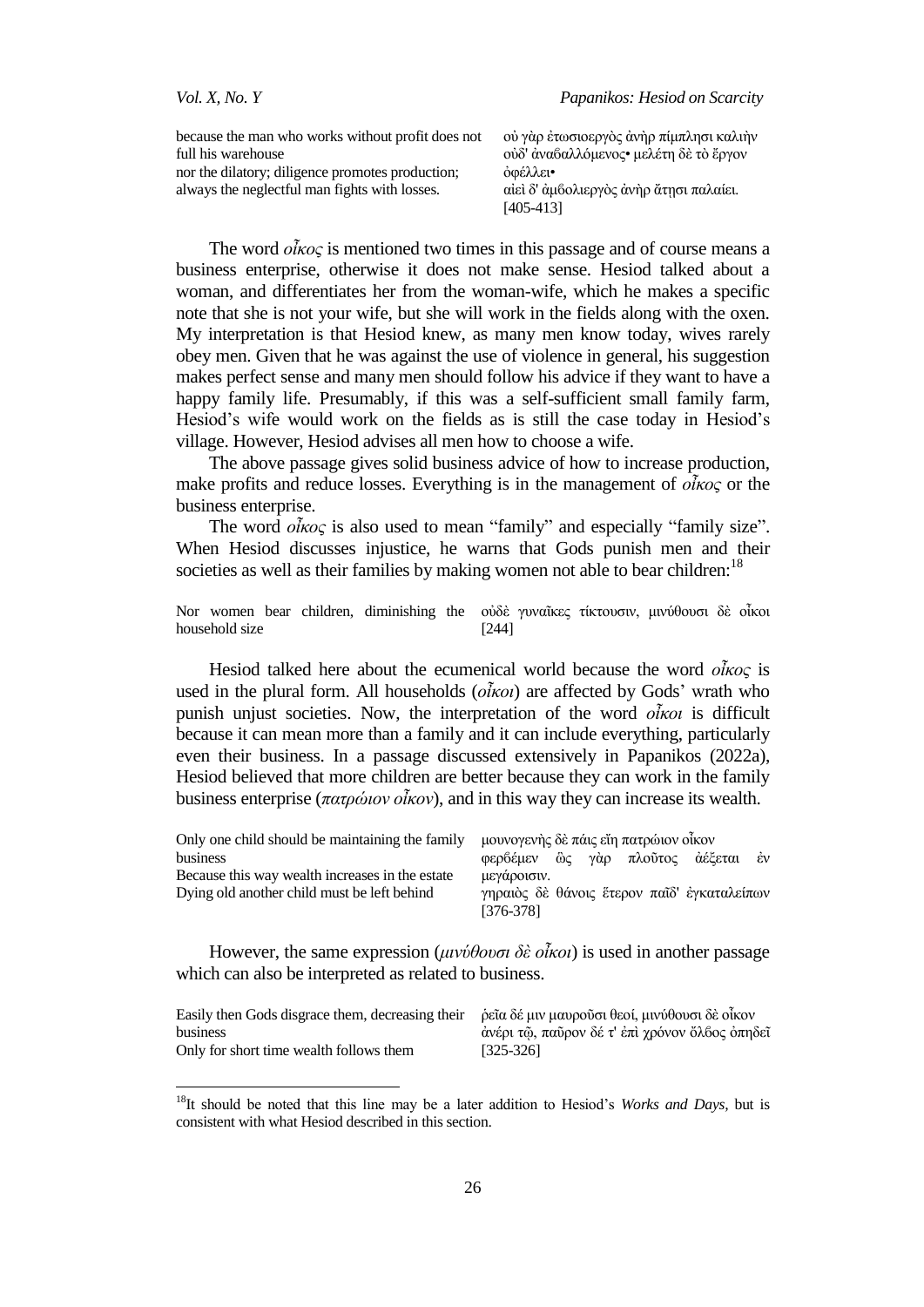The word *οἶκορ* was used to describe the houses of the third race, which I interpret as it was used within the concept of universal or ecumenical description of the entire inhabited world:

| Whom their weapons were made of bronze, of $\phi$ $\phi$ $\gamma$ $\phi$ $\chi$ $\phi$ $\chi$ $\alpha$ $\chi$ $\alpha$ $\chi$ $\alpha$ $\chi$ $\chi$ $\alpha$ $\chi$ $\chi$ $\alpha$ $\chi$ $\alpha$ $\chi$ $\alpha$ $\chi$ $\alpha$ $\chi$ $\alpha$ $\chi$ $\alpha$ $\chi$ $\alpha$ $\chi$ $\alpha$ $\chi$ $\alpha$ $\chi$ $\$ |                   |
|---------------------------------------------------------------------------------------------------------------------------------------------------------------------------------------------------------------------------------------------------------------------------------------------------------------------------------|-------------------|
| bronze were their houses                                                                                                                                                                                                                                                                                                        | OIKOL             |
| They work with bronze; the black iron did not χαλκ $\tilde{\omega}$ δ' ειργάζοντο μέλας δ' ούκ έσκε<br>know.                                                                                                                                                                                                                    | σίδηρος [150-151] |

However, Hesiod does use the word *οἶκος* to mean "home" (bedrooms and living room). He was very clear and explicit about this. In one occasion, Hesiod was discussing the climatic conditions and especially the cold and rain. He advises that once they do their work people should return to their home to be protected:

| Once works are finished go to your home |  | ἔργον τελέσας οἶκόνδε νέεσθαι [554] |
|-----------------------------------------|--|-------------------------------------|
|                                         |  |                                     |

Here Hesiod made a clear distinction between the "space" of the work and the space of the home. These two spaces were not the same. Home is where people go to rest and sleep which is the meaning of the word *οἶκόνδε* here. Exactly the same word is used when Hesiod advised when the seafaring trade should be done, i.e., before the fall and winter so that the weather is good. Once you have done the seafaring on time, Hesiod recommended to return fast to your home to avoid the bad weather:

| Bring to the sea your ship with all the freight put ελκέμεν ες πόντον φόρτον τ' ες πάντα τίθεσθαι, |                                                |
|----------------------------------------------------------------------------------------------------|------------------------------------------------|
| inside                                                                                             | σπεύδειν δ' ὄττι τάχιστα πάλιν οἶκόνδε νέεσθαι |
| Run then fast again and to your home return                                                        | [672-673]                                      |

Again, it is obvious the separation of the home-space and the business-space. People in the seafaring business make money travelling abroad so to speak and when they finish, they must return to the safety of their home.

The above analysis shows that the word *οἶκορ* by Hesiod in *Works and Days* meant both the business enterprise, which uses factors of production to make profits and accumulate wealth, but, at the same time, it was used to mean home where one rests and sleeps. Pretty much like in Modern Greek

## **Conclusions**

Scarcity defines economics as was pointed out by Robbins (1932). However, so thought Hesiod in the  $8<sup>th</sup>$  Century BCE. Both explained scarcity as a phenomenon, without which there would be no need to do economic analysis or economize. The purpose of this paper was to show that Hesiod was not only the first to make scarcity the foundation of his economic analysis, but he did it much better than Robbins.